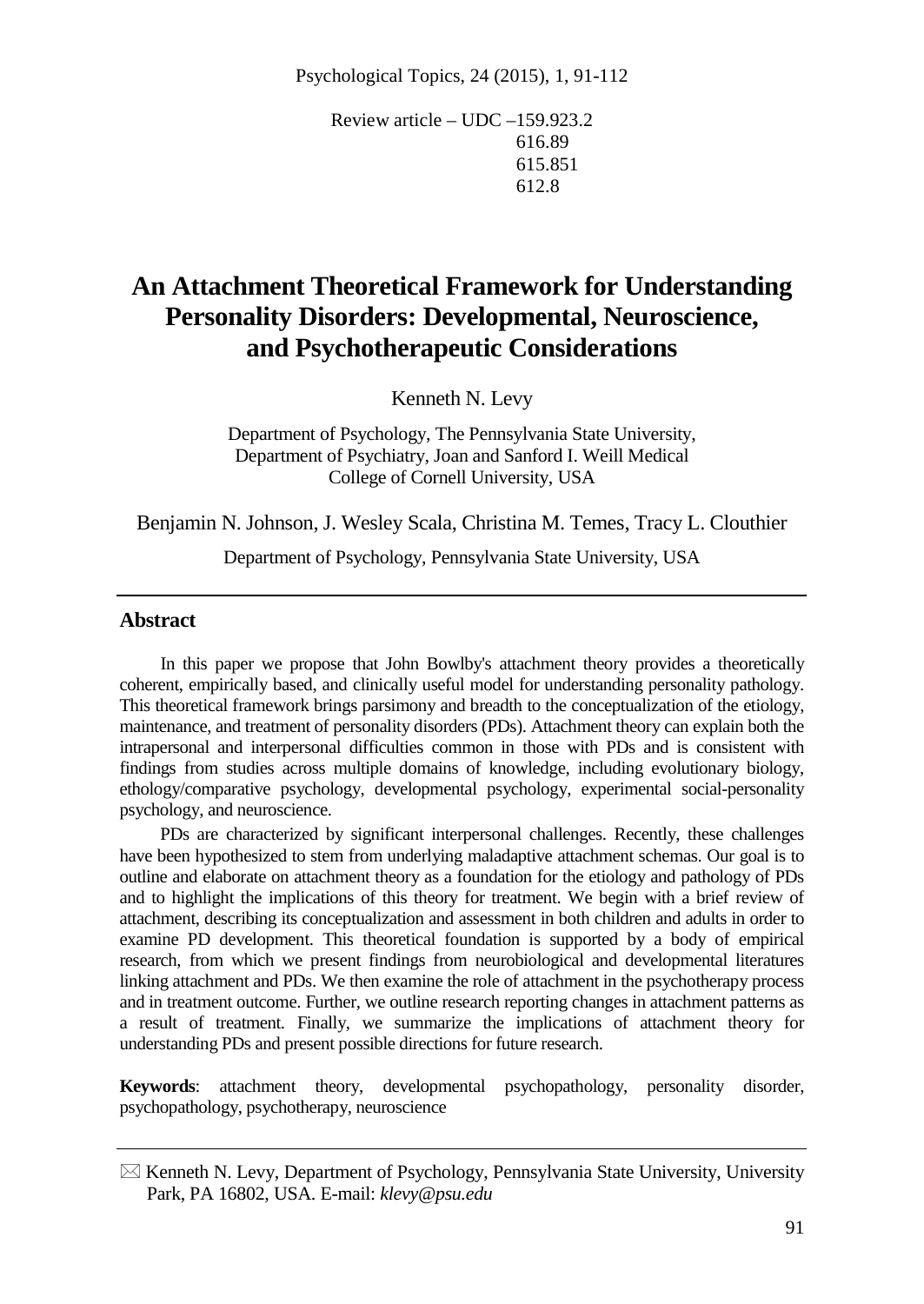# **Introduction**

Attachment theory focuses on the affective bond that emerges between child and caregiver. Bowlby posited that this bond is at the core of identity formation, self-regulation, and interpersonal attitudes and behaviors (Bowlby, 1973, 1977). Attachment behavior is based on what Bowlby termed *internal working models*, which arise from early infant-caregiver interactions. These internal models are complex mental schemas of oneself and others that provide expectations and guidance in interpersonal interactions and facilitate emotional appraisals of others' intentions and attitudes. An infant who is nurtured and supported by a caregiver will develop models of others as trustworthy and helpful, protecting the infant from danger by seeking security from a caregiving guardian. Such a working model allows the infant to develop a healthy, realistic, and coherent sense of self (Fonagy, 1999), which is adaptive throughout an individual's life. *Mentalization*, the capacity to conceptualize the mental states of oneself and others, is posited to develop out of healthy infant attachment and has been theorized to be a core feature of interpersonal functioning and personality development (Fonagy & Target, 2000).

#### *Attachment Theory Across the Lifespan*

Normative development consists of a secure style of infant attachment to caregivers. Although roughly 70% of children exhibit a secure attachment pattern (Ainsworth, Blehar, Waters, & Wall, 1978), Bowlby suggested that other modes of attachment exist. Security of attachment is expressed in two ways: Infants with a caregiver who meets their biological and psychological needs turn to their caregiver during stressful periods as a safe haven, while otherwise using the caregiver as a secure base from which to explore their surroundings. However, if the infant's needs are not met by a caregiver then attachment security is impaired. These infants have difficulties seeking support from caregivers when distressed and find it hard to explore during stress-free times. Thus, attachment behavior regarding the caregiver as a safe haven and a secure base reveals underlying differences in the infantcaregiver bond.

Based on Bowlby's conceptualization of attachment differences, Ainsworth and colleagues' (1978) seminal study using the *Strange Situation* identified three key attachment patterns: secure, anxious-ambivalent, and avoidant. Securely attached children seek closeness to their mother, indicate distress at separation, and show moderate interest in a stranger. Anxious-ambivalent children exhibit heightened distress at separation, are difficult to comfort upon the mother's return, and demand constant attention from and closeness to their mother. Avoidant children do not appear distressed by maternal separation, may ignore their mother when she returns, and treat their mother and a stranger similarly. Main and Solomon (1986, 1990) describe a fourth attachment style, disorganized-disoriented,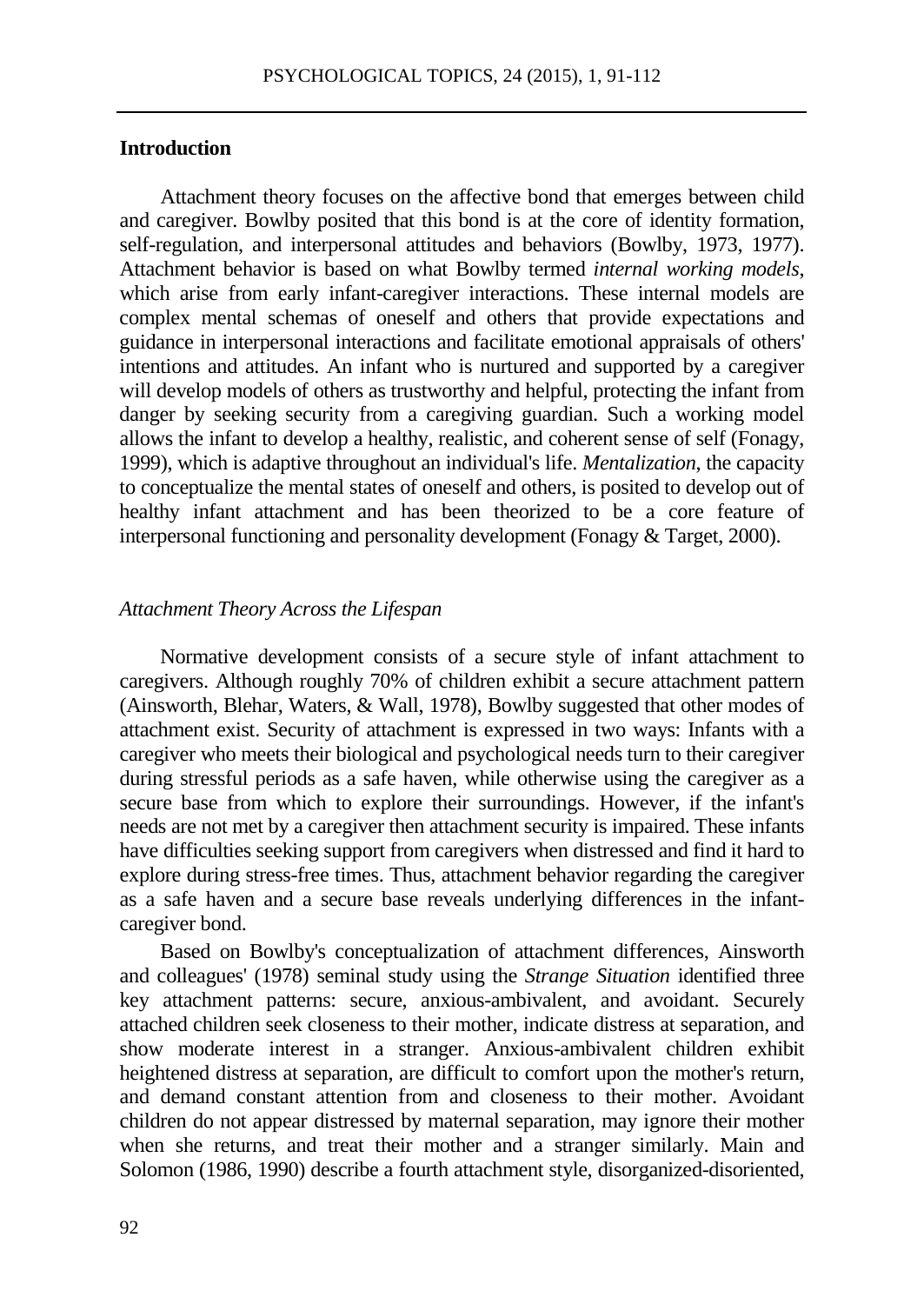characterized by the infant's confused and disoriented behaviors in the mother's presence, suggesting a temporary "collapse" of a behavioral strategy. Consistent with Bowlby's theory, these patterns of attachment have been directly linked to differences in caregiver warmth and support (Van IJzendoorn, 1995).

Bowlby theorized that internal working models become components of individuals' personality structure, remaining relatively stable over time. Longitudinal research has confirmed Bowlby's hypothesis, showing significant consistency in attachment patterns across the lifespan, such that childhood attachment predicts adult social attitudes and behaviors (Fraley, 2002; Grossmann, Grossmann, & Waters, 2005). Given the stability of internal working models, insecure infant attachment may become maladaptive in adulthood if it impairs the ability to connect emotionally with others who could provide support. Fortunately, as Fraley (2002) suggests, later relationships can alter underlying models, correcting for maladaptive views of self and others and leading to healthier interpersonal interactions.

# **Adult Attachment**

Developmental and social psychological domains of research present ways of measuring attachment styles in adulthood. The developmental tradition utilizes the *Adult Attachment Interview* (AAI; George, Kaplan, & Main, 1985) for the evaluation of attachment patterns. During the AAI, individuals describe childhood experiences with caregivers. This narrative is then examined in order to understand how one's past experiences have influenced adult personality and attitudes towards oneself and others. Adult attachment patterns are categorized according to the AAI as secure, preoccupied, dismissing, and unresolved/disorganized attachment, similar to the four styles identified in infants. Secure individuals deem attachment relationships as positive and beneficial and exhibit an ability to deal effectively with potentially distressing feelings about the past and future. Preoccupied adults appear overwhelmed by anxiety and negative affect surrounding close relationships. Those categorized as dismissing tend to distance themselves from attachment figures, apparently defending against painful emotions aroused by attachment relationships. Unresolved/disorganized individuals display working models that appear incoherent, suggesting confused or contradictory attitudes towards others.

As opposed to interview-based assessment, the social psychological tradition generally utilizes self-report questionnaires to measure adults' current attitudes towards and common behaviors regarding significant others. These measures generate scores on two core dimensions−anxiety and avoidance−creating four classifications similar to those identified by the AAI (Bartholomew & Horowitz, 1991): secure (low anxiety and low avoidance), preoccupied (high anxiety and low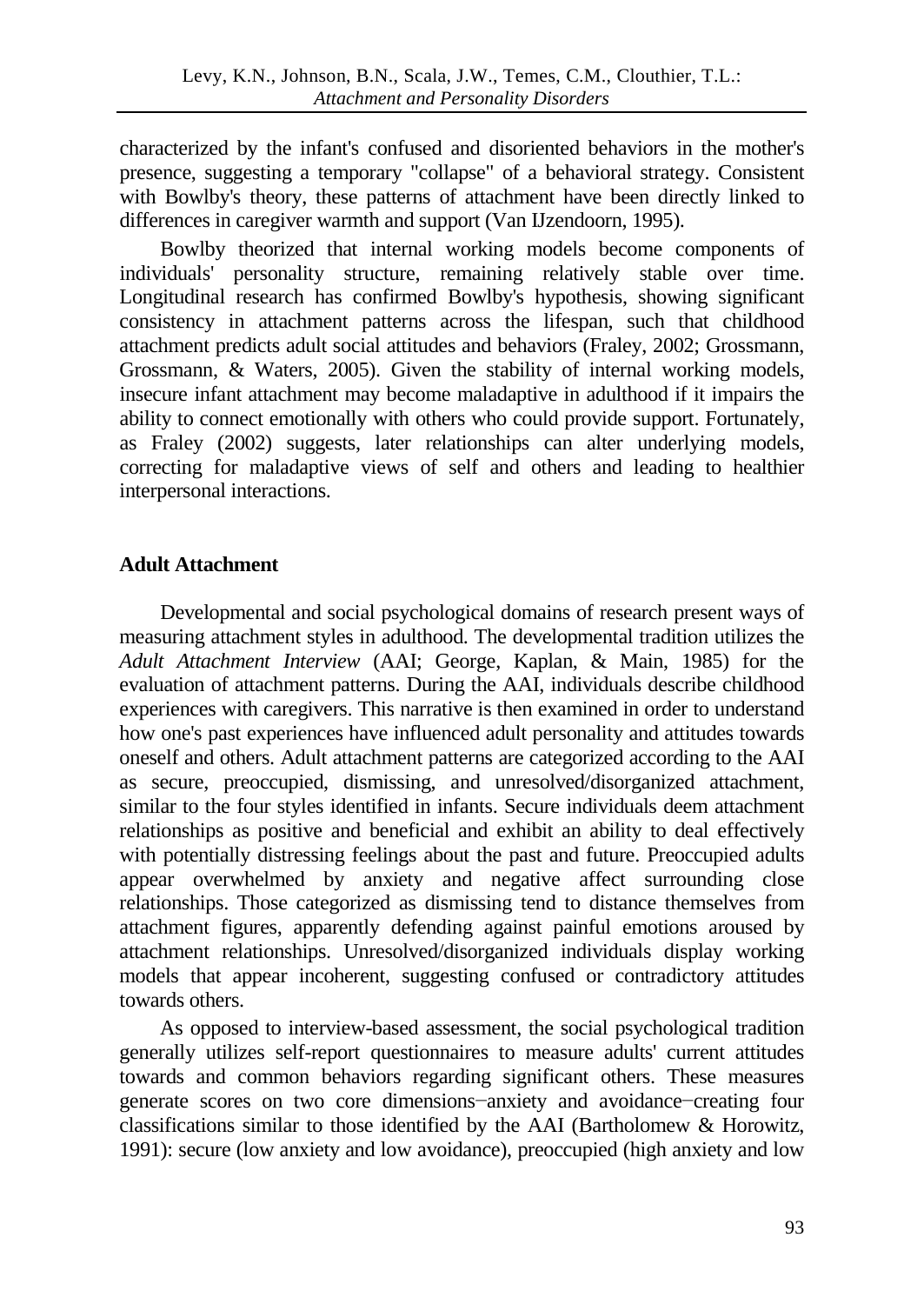avoidance), dismissing-avoidant (low anxiety and high avoidance) and fearful (high anxiety and high avoidance). Although the attachment categories defined by selfreport measures show poor consistency with those designated by the AAI (Crowell, Fraley, & Shaver, 1999), the dimensions of anxiety and avoidance correlate well between assessment techniques (Shaver, Belsky, & Brennan, 2000).

These two research traditions present complementary views of attachment security and insecurity. We will therefore draw from both domains in our review of the empirical literature. Regardless of how it is measured, insecure attachment is associated with distress, impaired interpersonal functioning, and psychopathology (Crowell et al., 1999; Mikulincer & Shaver, 2007). Bowlby (1977) theorized that attachment insecurity was central to the development of personality pathology. This may be because attachment anxiety leads to debilitating worry in close relationships and an inability to self-regulate intense negative affect, while avoidance potentially contributes to distrust in relationships and distancing behaviors, resulting in affective suppression. Such intrapsychic and interpersonal problems are consistent with the disturbances seen in PDs.

## **An Attachment Theoretical View of Personality Disorders**

Bowlby (1973) believed that "many forms of emotional distress and personality disturbance" (p. 201) derived from insecure attachment. He furthermore linked specific PDs to styles of insecurity, suggesting that anxious attachment led to "dependent and hysterical personalities" (1973, p. 124) and that avoidant attachment may emerge as "psychopathic personalities" (1973, p. 14) or narcissistic PD (NPD). Levy and Blatt (1999; Blatt & Levy, 2003) have expanded on Bowlby's hypotheses, suggesting that more or less adaptive forms of attachment, comprised of working models of varying levels of differentiation, exist within both dismissing and preoccupied attachment patterns. Building on the social psychological convention of placing attachment anxiety and avoidance on a continuum, Levy and Blatt assign levels of adaptiveness to different stages of psychological development. They propose that individuals ranging from those without PDs at one end of the spectrum to those with borderline PD (BPD) at the other can be categorized by a preoccupied attachment style. Histrionic PD (HPD) and dependent PD (DPD) lie between these two extremes at different levels of adaptiveness. Likewise, dismissing attachment includes individuals without PDs (high adaptiveness), with obsessive-compulsive PD (OCPD) or avoidant PD (AVPD; moderate adaptiveness), and with antisocial PD (ASPD) or BPD (low adaptiveness).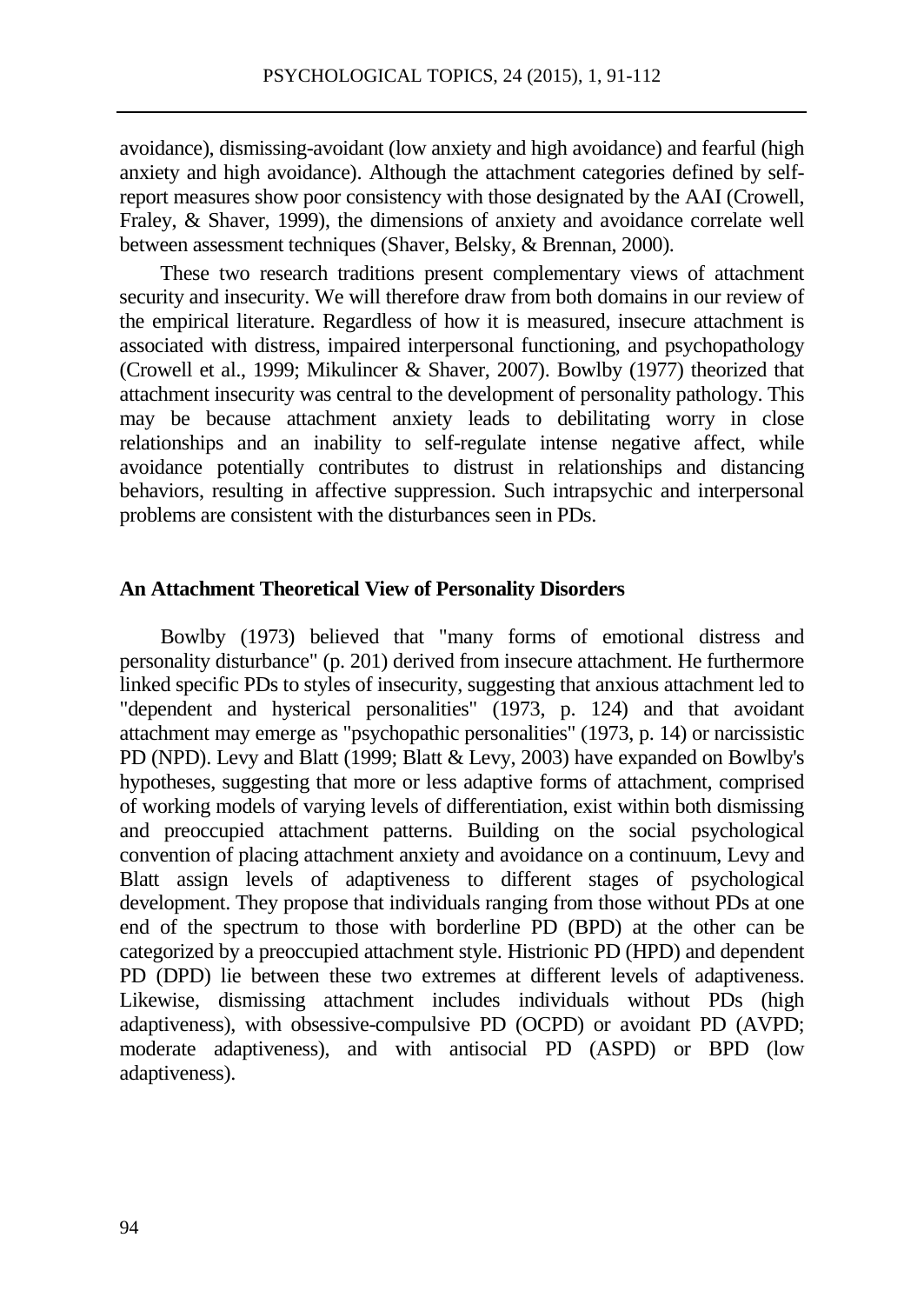# *Research on Attachment and Personality Disorders*

We now review the empirical literature supporting the attachment theoretical framework underlying PDs. First, we examine studies of clinical samples that reveal associations between attachment and PDs, as well as research on physiological and neuropsychological substrates of PDs and attachment styles. We then discuss developmental psychopathology research that addresses attachment and PD development and conclude by summarizing the psychotherapy literature focused on attachment processes in PD treatment.

# **Empirical Associations Between Attachment and Personality Disorders**

Many empirical studies have supported the theoretical link between attachment insecurity and personality pathology (Levy, 2005). The field has largely focused on insecure attachment and BPD, as well as ASPD and AVPD to a lesser extent, although there has recently been some increased interest in attachment and NPD (Diamond et al., 2014). Studies relating attachment and PDs have generally compared aspects of self-reported adult romantic attachment to self-reported PD symptoms (see Barone, 2003; Levy et al., 2006; Rosenstein & Horowitz, 1996 for exceptions). The literature overwhelmingly suggests that attachment insecurity is highly associated with personality pathology, although the relationships between specific categories of attachment and PDs are less clear. Both self-report and interview studies have revealed connections between preoccupied attachment and HPD, DPD, and AVPD, between dismissing attachment and paranoid PD (PPD), NPD, ASPD, and schizoid PD, and between fearful attachment and schizotypal PD (STPD), PPD, AVPD, BPD, OCPD, and NPD (Levy, 2005). Although most studies have focused on BPD, with little attention paid to other PDs, the findings of associations between insecure attachment and BPD may be relevant for other PDs, guiding future research.

A host of studies has discovered links between anxious attachment and BPD (see Levy, 2005 for a review). However, the relationship between attachment avoidance and BPD is less consistent, and some studies have found no association between these constructs (e.g., Meyer, Pilkonis, & Beevers, 2004). Other research has shown a connection between high attachment avoidance and BPD symptomatology only when attachment anxiety is high as well (Levy, Meehan, Weber, Reynoso, & Clarkin, 2005), suggesting that fearful attachment may contribute to BPD. Further research has hypothesized that the influence of attachment on BPD is mediated by several psychological variables, including aggression, impulsivity, and trait negative affect (Scott, Levy, & Pincus, 2009), as well as rejection sensitivity and negative views of self (Boldero et al., 2009). Irritability, anger, and interpersonal difficulties appear to mediate the association between preoccupied attachment and BPD (Critchfield, Levy, Clarkin, & Kernberg,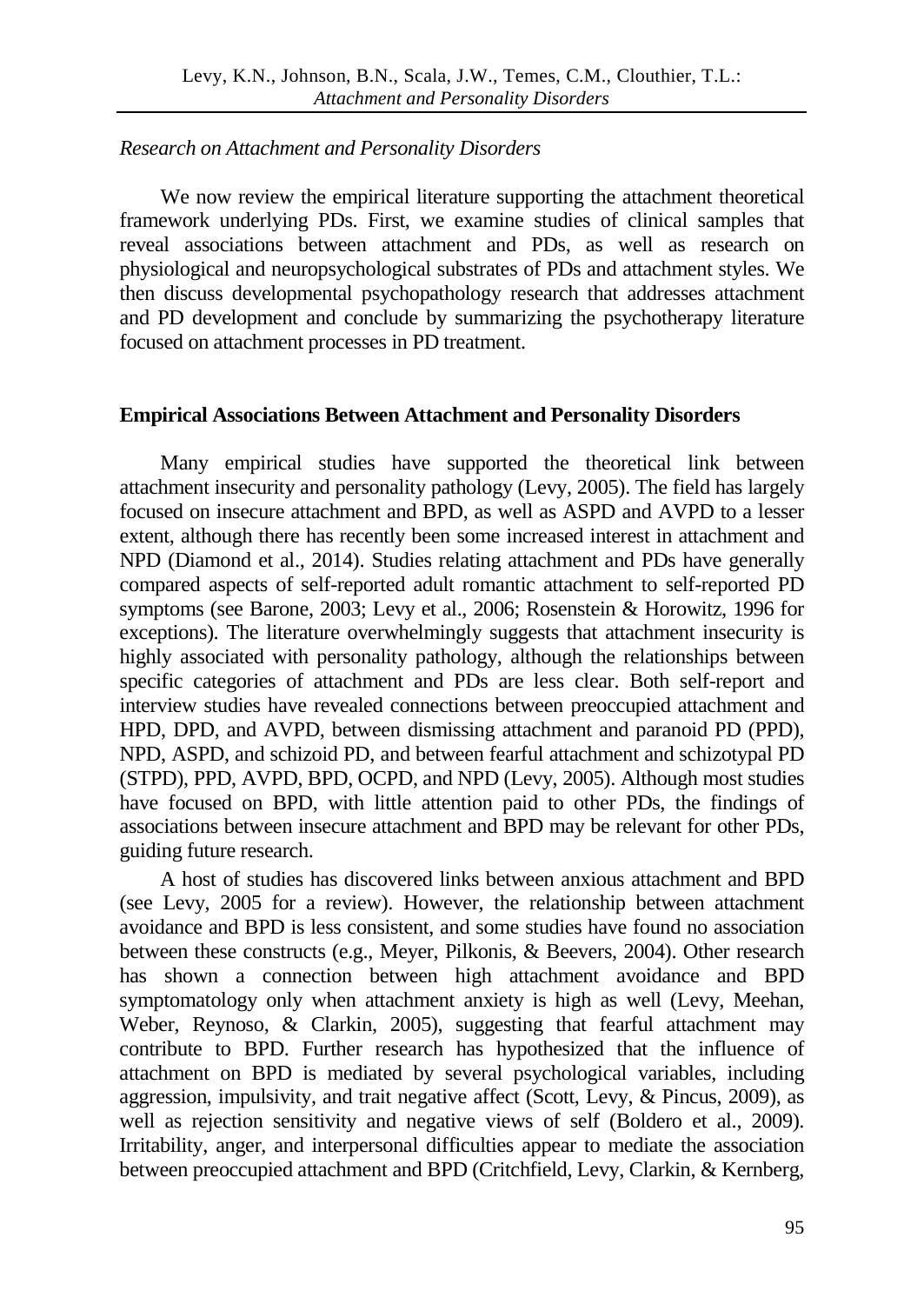2008; Morse et al., 2009), while avoidance is mediated by self-harm (Critchfield et al., 2008). Finally, reactive aggression partially explains the connection between fearful attachment and BPD (Critchfield et al., 2008).

Taken collectively, these findings suggest that attachment styles may contribute significantly to the development of BPD and that insecurity is mediated by a series of psychological variables. Thus, early attachment behaviors appear to underlie personality traits in adulthood, including the maladaptive characteristics of PDs. For example, overly dependent or avoidant children may develop a negative self-concept or distrust of others as adults. Such working models can be seen in adults with BPD who often experience intense feelings of worthlessness and rejection sensitivity.

## **Psychophysiological Correlates of Attachment and Personality Disorders**

Consistent with Bowlby's conceptualization of attachment as a biologically influenced behavioral system, one specific line of research has sought to understand the physiological correlates of attachment using measures of electrodermal activity (EDA) and heart rate. Sroufe and Waters' (1977) early research in this vein found differential heart rate changes between secure and insecure infants in the Strange Situation: Secure children displayed an increase in heart rate during the separation phase but quickly returned to baseline after the reunion phase, whereas the heart rate of avoidantly attached children showed continued elevation even after reunion. This study was the first to suggest that avoidant attachment, while apparently characterized by calm and indifference (e.g., an infant choosing to engage with toys over interacting with a caregiver), may in fact be a defense against internal distress and serve to downregulate negative affect, albeit ineffectively.

Recent studies have replicated these findings in adults using the AAI. Avoidant attachment is associated with increased EDA during queries about potential abandonment or rejection in past close relationships (Dozier & Kobak, 1992). These data suggest that dismissing adults, similar to avoidant children in the Strange Situation, may have difficulties downregulating intense negative emotion related to significant others, despite reporting disinterest. Several studies have elaborated on these findings, reporting increased EDA response to attachmentrelated stressors in dismissing individuals, a response that is not found in preoccupied adults (e.g., Diamond, Hicks, & Otter-Henderson, 2006). Although patterns of physiological activity differentiate anxious and avoidant adults, evidence suggests that both groups' self-reported reactivity does not coincide with their physiological reactivity (Diamond et al., 2006), indicating that defensive strategies utilized by insecure individuals to regulate behavioral responses may be ineffective in decreasing physiological arousal.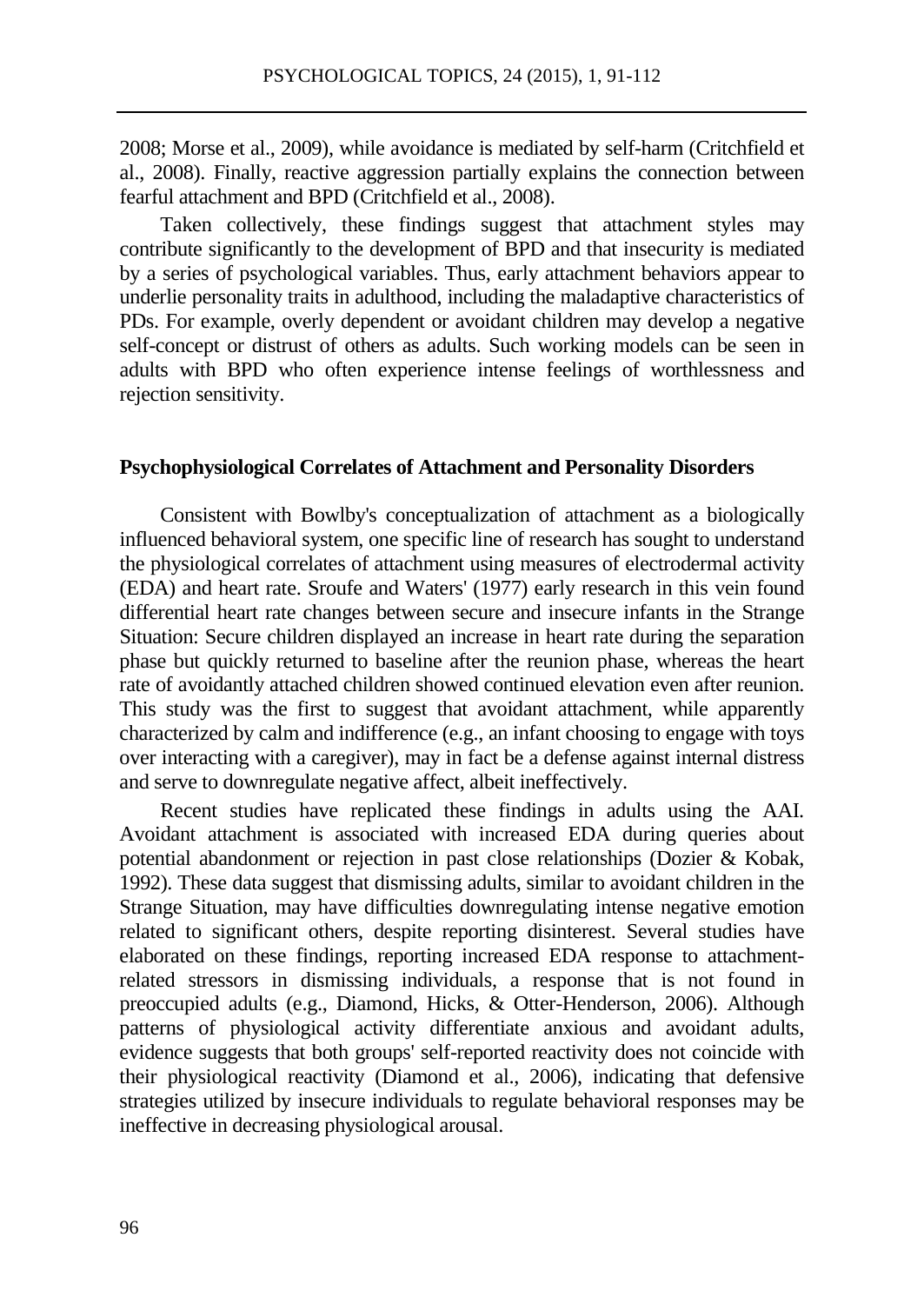Little research has tested specific differences in physiological reactivity to attachment cues among individuals with PDs. One study found that high levels of life stress and high symptom load moderate the relationship between attachment avoidance and vagal withdrawal, predicting larger withdrawal suggestive of impaired self-regulation (Ehrenthal, Irgang, & Schauenburg, in press). These findings imply an interaction between attachment insecurity and the increased negative life events and symptom complexity common in those who develop personality pathology (Daley, Hammen, Davila, & Burge, 1998; Zanarini et al., 1998). Attachment insecurity may therefore explain the maladaptive emotion regulation processes associated with PDs.

# **Oxytocin, Attachment, and PDs**

The pituitary neuropeptide oxytocin has been shown in both human and animal research to be an important factor underlying affiliative behavior and the formation of attachment bonds (Heinrichs & Domes, 2008). Oxytocin administered intranasally has been shown to increase accuracy of emotion recognition in face stimuli (Domes, Heinrichs, Michel, Berger, & Herpertz, 2007). Additionally, oxytocin tends to increase ratings of attractiveness and trustworthiness of faces (Theodoridou, Rowe, Penton-Voak, & Rogers, 2009) as well as heighten levels of trust in a social trust game (Kosfeld, Heinrichs, Zak, Fischbacher, & Fehr, 2005). Furthermore, among individuals who are insecurely attached but healthy, oxytocin may facilitate secure attachment attitudes and inhibit insecure attachment (Buchheim et al., 2009).

However, in the presence of psychopathology, the findings above become muddled. Research on the effects of oxytocin in those with BPD has not found the same positive effects. Instead, oxytocin may actually have the opposite effect in individuals with BPD, decreasing feelings of cooperation and trust (Bartz et al., 2010). One explanation is that oxytocin may function differently on the biological level between those with BPD and healthy individuals. However, this explanation is unlikely; evidence suggests that oxytocin's effect on the hypothalamic-pituitaryadrenal axis (a system largely responsible for mood regulation and stress reactivity) is similar in individuals with BPD and healthy controls (Simeon et al., 2011). The attachment theoretical literature suggests a more likely explanation: Healthy individuals and individuals with BPD respond differently to the emotional response caused by oxytocin. Typically, oxytocin may produce feelings of closeness and intimacy that are experienced as positive and conducive to healthy, close, beneficial relationships involving trust and cooperation. However, those with BPD may associate the same feelings of closeness with danger, fear, anxiety, and increased vulnerability, resulting in decreased trust and potential interpersonal challenges.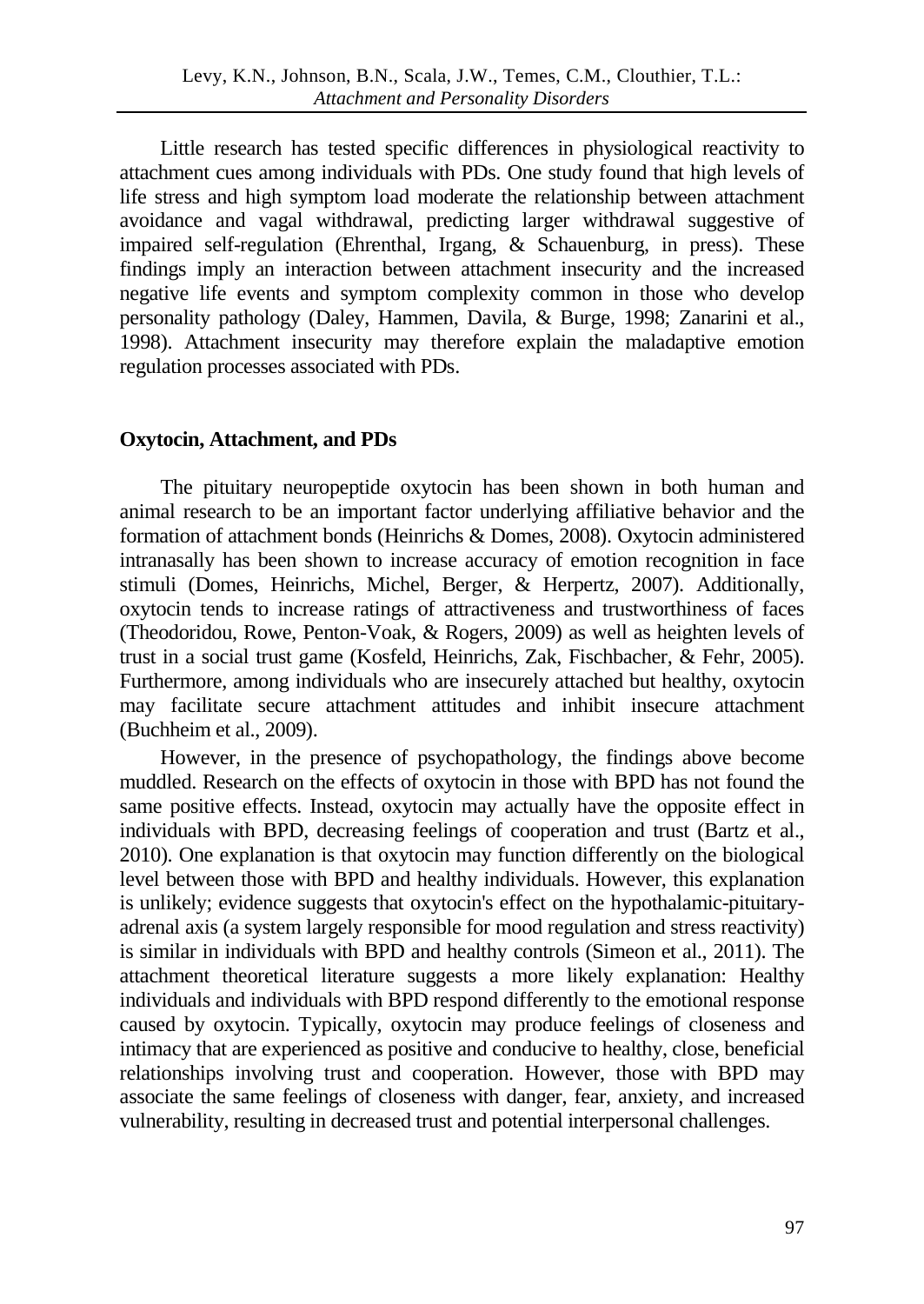## **Neuroscience Research**

Beyond physiological research, functional magnetic resonance imaging (fMRI) provides another level of analysis at which we can examine attachment processes and the development of personality pathology. Although the bulk of fMRI research again focuses on BPD, some studies have recruited samples with NPD and STPD. We begin with a review of fMRI research relevant to attachment in healthy individuals, followed by neuroscience research in BPD, concluding with a brief mention of findings and implications for other PDs.

## *Attachment & fMRI in Healthy Populations*

Imaging studies of healthy adults have identified key differences in brain activation associated with different styles of attachment. Canterberry and Gillath (2013) found that, when primed with words related to attachment security, such as "support", anxiously attached individuals exhibited greater brain activity in areas associated with the experience and regulation of emotions (e.g., posterior cingulate cortex, inferior parietal lobule) than when presented with insecure words like "loss". These activation patterns imply that preoccupied adults react to stimuli associated with security with heightened emotional sensitivity, while simultaneously experiencing difficulties downregulating such intense affect. Among avoidantly attached individuals, secure primes lead to increased activation in the amygdala and insula, areas associated with processing salient or aversive emotional stimuli. Additionally, activation increased in brain regions associated with memory (e.g., parahippocampal gyrus), suggesting repeated memory retrieval attempts due to difficulties with accessing secure attachment schemas. Taken collectively, these findings suggest that not only do insecurely attached individuals exhibit behavioral dysregulation, but they also reveal exaggerated neural responses to emotional cues and difficulties with emotion regulation on the anatomical level.

Neuroscientific research has also found differences in brain activation patterns specifically associated with the interpersonal difficulties experienced by individuals with insecure attachment. Specifically, differences in attachment styles have been shown in response to emotionally salient social cues, such as facial expressions. One study found anxious attachment to be associated with hyperactivity in the amygdala to images of angry facial expressions, suggesting extreme sensitivity to cues of social punishment, while avoidance was associated with hypoactivity in the ventral tegmentum and striatal areas in response to images of smiling, indicative of a blunted response to social reward (Vrtička, Andersson, Grandjean, Sander, & Vuilleumier, 2008). These findings are consistent with theoretical assertions of differences in attachment attitudes as well as behavioral observations of attachment-related differences in individuals' response to socially salient cues, in which anxiously attached adults show heightened reactivity to emotionally relevant social cues (Dozier & Kobak, 1992; Mikulincer & Shaver, 2007; Rom &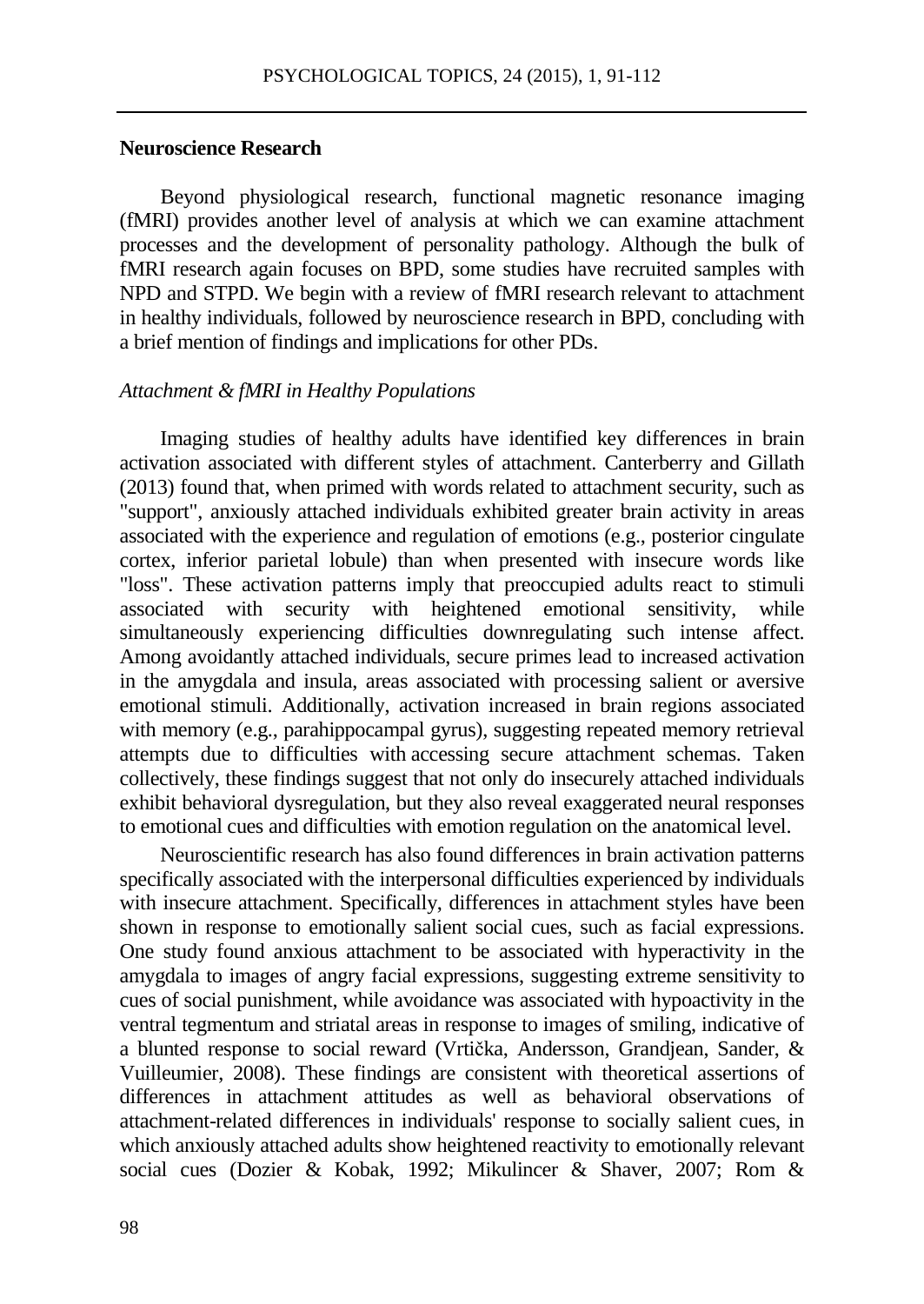Mikulincer, 2003; Van Emmichoven, Van IJzendoorn, De Ruiter, & Brosschot, 2003), whereas avoidant individuals tend to downplay the importance of emotionally salient information (Dozier & Kobak, 1992). In addition, some evidence suggests that avoidantly attached individuals' tendency to downregulate responses to emotional stimuli, or purposefully distance themselves, may help to regulate intense negative affect in social situations (Koenigsberg et al., 2010). Taken together, these findings suggest that avoidantly and anxiously attached adults may employ different behavioral (and underlying neurological) strategies to regulate similar negative reactions to interpersonal encounters.

## *Attachment & fMRI in BPD*

The ability to mentalize, which is often disrupted in individuals with BPD, has recently begun to be studied through the lens of fMRI. Fonagy and Bateman (2008) suggest that failure to adequately mentalize leads to the interpersonal challenges associated with BPD. These authors hypothesize that childhood traumas and the inhospitable early environment commonly experienced by those with BPD lead to insecure attachment formation, which in turn contributes to adult problems with identity formation and emotion regulation difficulties (Fonagy, Luyten, & Strathearn, 2011). They posit that early intense affect in this trajectory disrupts the normal development of the ability to mentalize, thus impairing intrapsychic and interpersonal functioning in individuals with BPD.

This theory is supported by fMRI studies of emotional arousal and stress regulation (Heinrichs & Domes, 2008). Fonagy and colleagues (2011) suggest that cortical brain regions responsible for executive function and inhibition underlie mentalization processes and that intense negative emotions shift cortical activity to subcortical areas related to automatic responding. Evidence indicates that affective suppression is associated with reduced frontal lobe activity in areas associated with successful emotion regulation (e.g., orbitofrontal cortex) and increased activity in subcortical regions implicated in memory and emotion (e.g., hippocampus, dorsal anterior cingulate cortex; Gillath, Bunge, Shaver, Wendelken, & Mikulincer, 2005). As the physiological literature we have reviewed earlier suggests that those with personality pathology tend to utilize ineffective emotion regulation strategies such as suppression in the context of negative affect, when coupled with imaging studies of changes in activation patterns, this may explain decreased capacity to mentalize in these individuals.

In BPD specifically, increased negative affect leads to decreased prefrontal activation and increased amygdala activity compared to healthy controls (Silbersweig et al., 2007). Several studies have replicated these results, finding hyperactivity in subcortical "nonmentalizing" brain regions, including the amygdala, in individuals with BPD compared to controls (Hazlett et al., 2012; New, Perez-Rodriquez, & Ripoll, 2012). Thus, the attachment insecurity common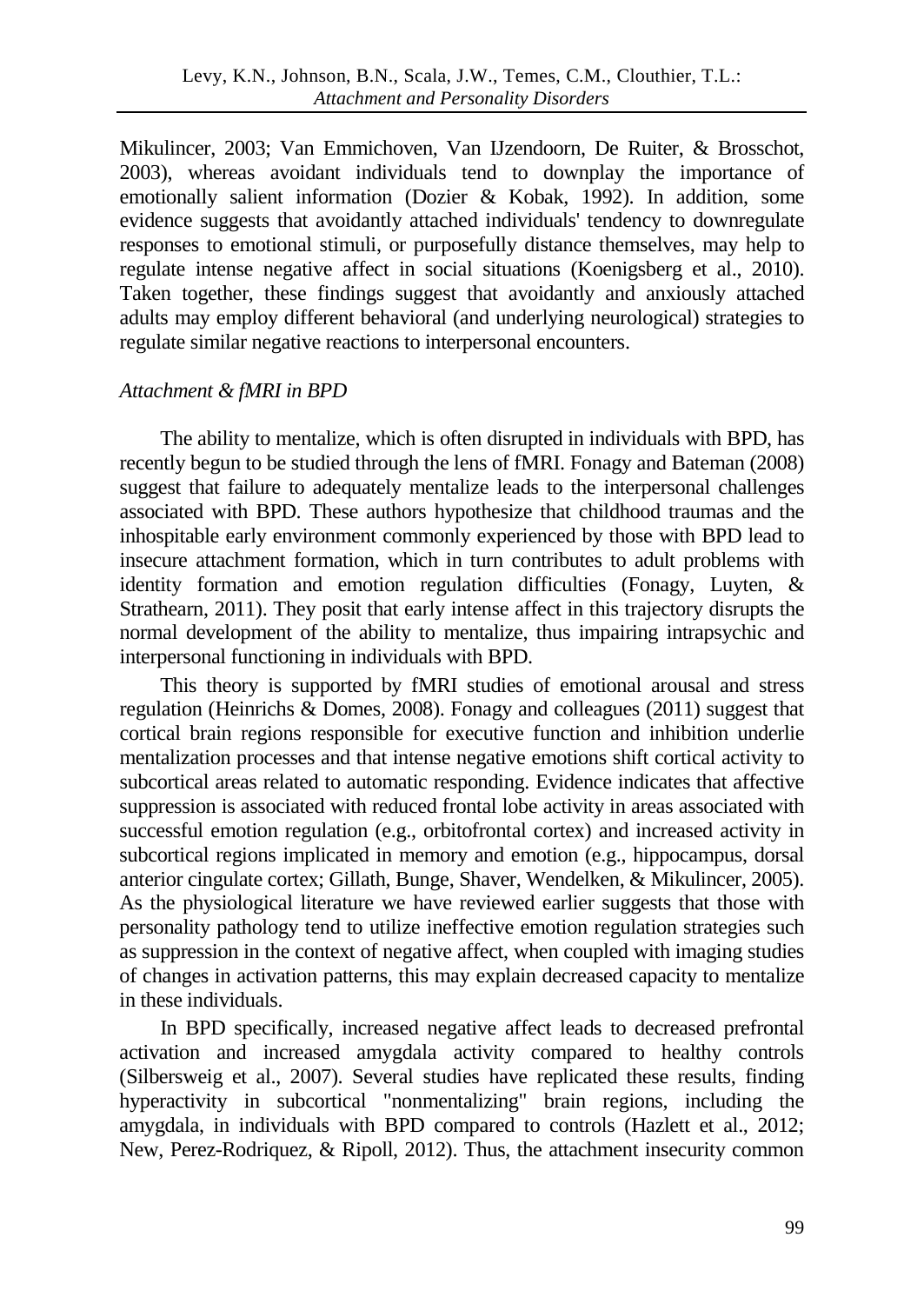in BPD and other PDs may lead to ineffectual emotion regulation of negative affect, decreasing the ability to self-regulate and increasing autonomic emotional responding, impairing the ability to conceptualize mental states and generate healthy interactions with others.

## *Implications for Other Personality Disorders*

There are limited findings showing direct neurofunctional links between attachment processes and PDs other than BPD. Some research has examined attachment constructs in NPD. Both functional and structural abnormalities have been discovered in brain regions implicated in the capacity to empathize in narcissistic individuals. NPD is associated with smaller gray matter volumes in the left anterior insula, as well as rostral and medial cingulate and dorsolateral and medial prefrontal cortices, areas relevant for experiencing empathy (Schulze et al., 2013). Furthermore, symptoms of narcissism are negatively correlated with activity in the right anterior insula during an empathy induction task, again suggesting deficiencies in empathic ability in adults with NPD (Fan et al., 2011). As empathy is often essential in the maintenance of successful interpersonal relationships, these findings may signify underlying maladaptive attachment schemas in patients with NPD.

One recent study reported differential amygdala activity between patients with BPD and those with STPD, such that schizotypy was associated with a faster return to baseline activity following emotionally valenced images, although the two groups showed similar responses to neutral stimuli (Hazlett et al., 2012). These findings may point to the emotional hypersensitivity in BPD compared to STPD, which is instead characterized by flattened affect, thought disturbance, and problems with reality testing. Taken together, these studies highlight underlying differences between PDs in internal working models associated with the processing of interpersonally relevant cues.

#### **Developmental Psychopathology and PDs**

A large body of developmental psychopathology research has attempted to delineate the etiology of pathological personality characteristics. Most of these studies have again focused on BPD, or components of BPD, evaluating the interaction between dispositional factors, such as genetics and temperament, and early attachment experiences as an influence on PD development. Some have examined predictors of PD symptoms in "at-risk" children of personalitydisordered parents.

Genetic studies of a polymorphism in the serotonin transporter gene (5- HTTLPR) in both non-clinical and clinical samples have found differences in the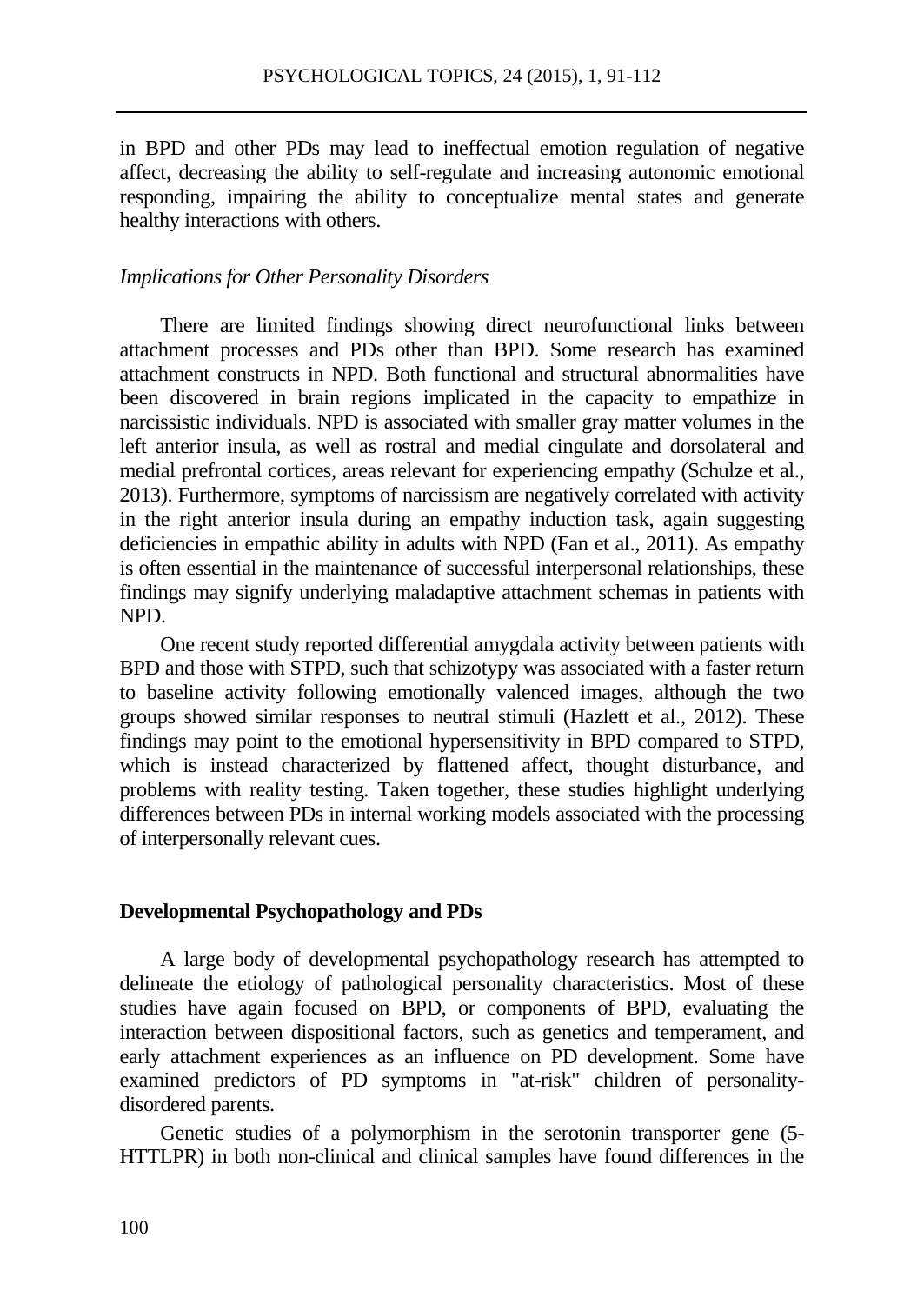ability to self-regulate linked to a short allele (either homozygous or heterozygous) in this gene. One study determined that the short 5-HTTLPR allele interacted with infant attachment security to predict later behavioral regulation capacity (Kochanska, Philibert, & Barry, 2009). This study was adapted by Zimmerman, Mohr, and Spangler (2009) who found that securely attached adolescents with the same short allele exhibited successful autonomy and regulation of aggression. These findings suggest that secure attachment is responsible for the expression of genes associated with self-regulation. Thus, attachment security may be a protective factor for those with a genetic predisposition for regulatory problems; likewise, insecure attachment may interact with genetic risk factors to predict later dysregulation. Given differential levels of adaptiveness along the continuum of attachment insecurity (Blatt & Levy, 2003; Levy & Blatt, 1999), underlying genetic risk factors may explain why some individuals with attachment insecurity develop personality pathology and others appear resilient to disruptions in personality development.

Developmental psychopathology research has also devoted much attention to the interaction between attachment schemas and certain childhood traits in predicting borderline symptomatology. Infant temperament and various interpersonal variables were predictive of later BPD symptoms in a longitudinal study of infants followed to adulthood (Carlson, Egeland, & Sroufe, 2009). In particular, disorganized infant attachment (18 months), maltreatment (12-18 months), maternal hostility and boundary confusion (18-42 months), family disruption related to the father's presence (12-64 months), and overall family stress (3-42 months) were predictive of later BPD symptoms. Extended maternal separations before 5-years-old, as well as child abuse, temperamental variables assessed in middle-school, and attachment attitudes in early adolescence, are associated with BPD development in adolescence (Crawford et al., 2006). While the effect of maternal separations was partially mediated by temperament in middle school, the remaining constructs appear to be independent predictors of BPD symptomatology. Additionally, adolescent disturbance in emotional and behavioral regulation, attention, relationship functioning, and self-representation are also predictive of adult borderline symptoms (Carlson et al., 2009). The etiology of personality pathology is therefore marked at various developmental stages, from birth to adolescence, by several psychological and psychosocial risk factors.

Preoccupied attachment in particular has been linked to symptoms of BPD in developmental psychopathology research. Anxious attachment in early adolescence predicts risky sexual behavior and aggression (features of BPD) throughout adolescence, as well as increased growth rates in these behaviors (Kobak, Zajac, & Smith, 2009). Furthermore, negative affect and trait impulsivity have been shown to fully mediate the association between early preoccupied attachment and BPD symptoms in adulthood (Scott et al., 2009). Together, these findings suggest that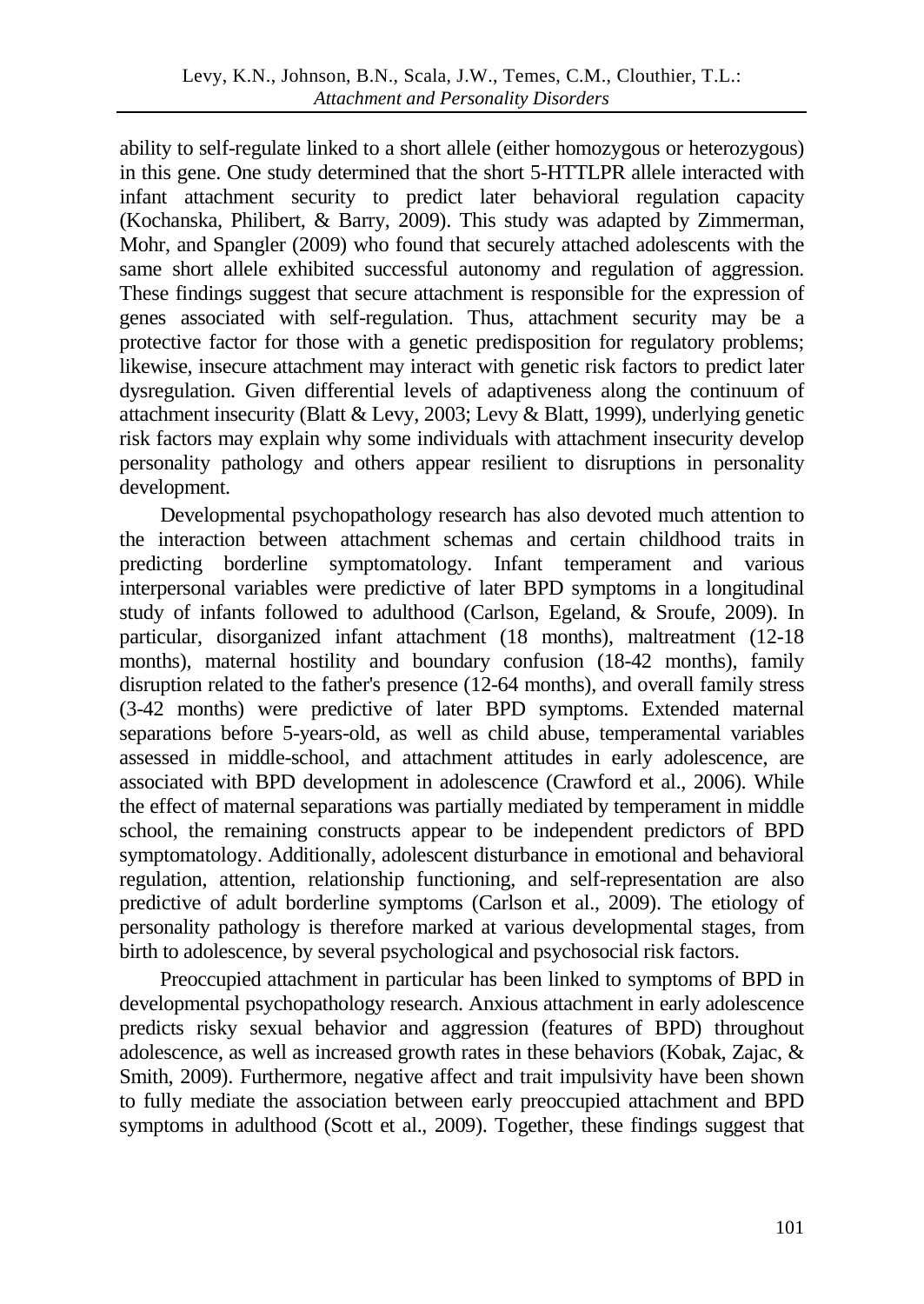the combination of childhood attachment anxiety and temperament may contribute to the development of BPD.

In an attempt to better understand the transmission of personality pathology, another line of developmental psychopathology research has concentrated on the children of parents diagnosed with PDs. Studies have found that the interactions between parents with PDs and their children are often atypical and disturbed and are likely to result in insecure attachment in their offspring, an early predictor of later behavioral and emotional dysregulation. The Still-Face paradigm (Gusella, Muir, & Tronick, 1988) has been used to study emotionally salient behaviors of infants of mothers with BPD. This task consists of three two-minute episodes: *normal play*, consisting of normal parent-child interaction, *disengagement*, in which the mother adopts a neutral face and does not interact with the infant, and *reunion*, wherein the mother resumes normal play with her child. Research using this paradigm has shown that mothers with BPD were more likely than healthy mothers to act insensitively, vacillating between intrusive and disengaged behaviors during normal play (Crandell, Patrick, & Hobson, 2003). In turn, their infants tended to appear dazed during the disengagement period, avoiding eye contact with the mother. Furthermore, these infants reacted with lowered affect and continued disinterest upon reunion. At a 10-month follow-up, 80% of the at-risk infants showed signs of attachment disorganization, exhibiting frightened and disoriented behavior, suggesting that early abnormal parent-child interactions may have influenced the development of attachment insecurity (Hobson, Patrick, Crandell, Garcia-Perez, & Lee, 2005; Newman, Stevenson, Bergman, & Boyce, 2007).

A recent study by Macfie and Swan (2009) discovered that at-risk children of mothers with BPD reported more negative parent-child relationship expectations and fears of abandonment than children of healthy mothers. At-risk children also revealed increased emotion regulation difficulties than healthy controls, including intrusion of traumatic material, difficulties with reality testing, and lower narrative coherence when describing relationships. Such findings further emphasize the influence of the child-caregiver relationship on insecure attachment formation and the later development of personality pathology.

## **Psychotherapy Research**

Bowlby conceptualized attachment theory as having relevance for psychotherapy, envisioning the therapist as providing a patient with "a secure base from which to explore both himself and also his relations with all those with whom he has made or might make, an affectional bond" (Bowlby, 1977, p. 421). In the role of attachment figure, the therapist can help the patient to explore important past and present relationships and understand how they might be contributing to current internal working models and intrapsychic and interpersonal challenges. Through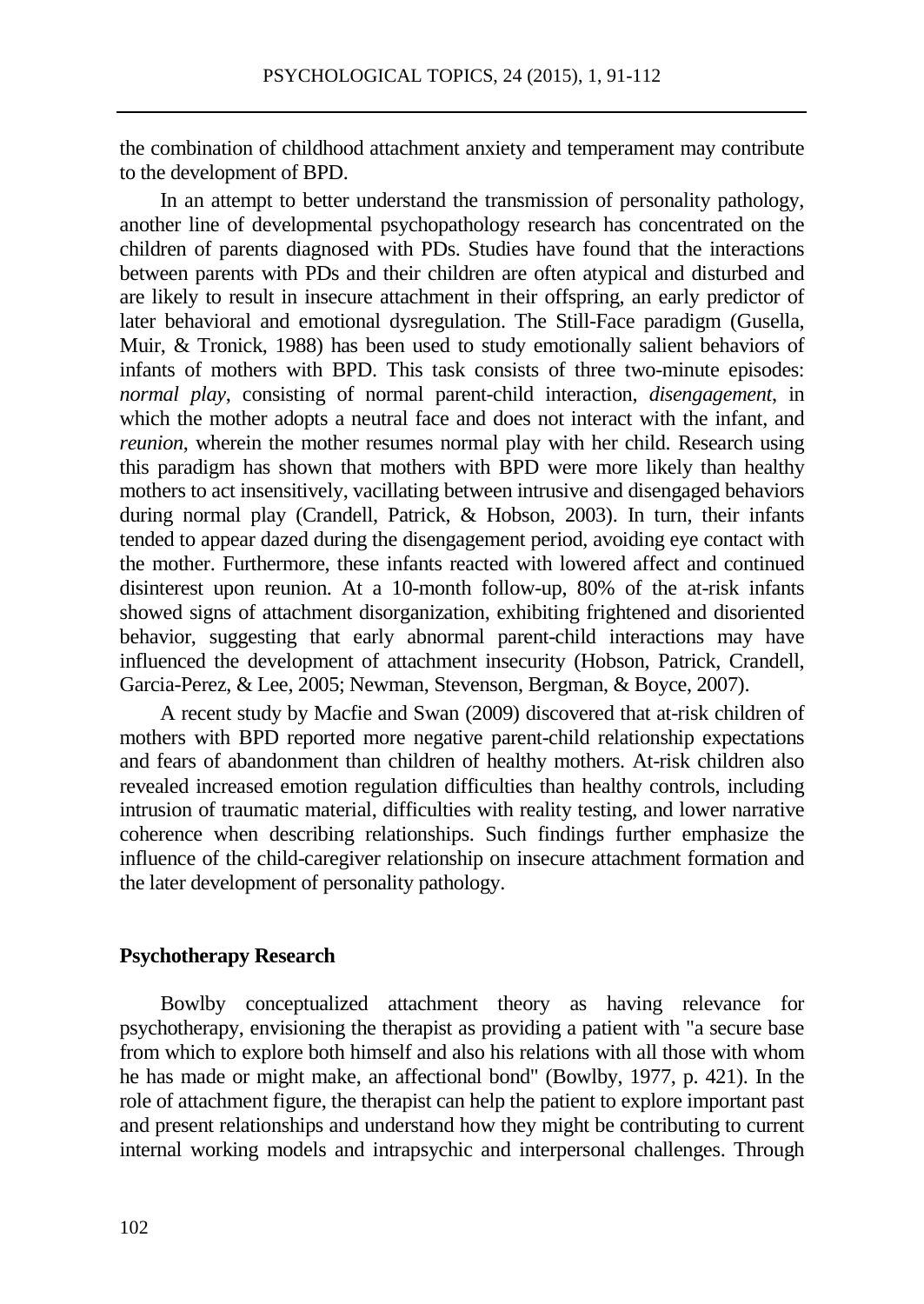such introspection, patients are able to alter internal working models and develop healthier conceptualizations of themselves and others.

Bowlby's conjectures are consistent with many current schools of psychotherapeutic thought. Empirically-based treatments for PDs often draw directly or indirectly on the premises and implications of attachment theory. Furthermore, attachment constructs have relevance not only for the formulation and implementation of PD treatments but also for understanding therapy process and outcome for individuals with personality pathology.

## *Attachment-Focused Psychotherapy for PDs*

As the bulk of research on personality pathology has focused on BPD, most<br>hment-based treatments are designed for BPD symptomatology. attachment-based treatments are designed for BPD symptomatology. Mentalization-based treatment (MBT; Fonagy & Bateman, 2008), for example, an empirically supported treatment for BPD, draws explicitly on the tenets of attachment theory. The primary goal of MBT is to improve mentalization capacity in order to revert the deleterious effects of attachment insecurity on personality development. Studies have demonstrated the efficacy of MBT for symptoms of BPD including suicidality, parasuicidality, social dysfunction, and depressivity. Randomized controlled trials (RCTs) of MBT have found it to be superior to both treatment as usual and structured clinical management (focused on increasing problem-solving skills) in the treatment of BPD in both day hospitalization and outpatient samples. The effects of MBT have also been shown to be long-lasting, with continued symptom reduction through long-term follow-up (see Fonagy  $\&$ Bateman, 2008, for a review).

Kernberg's transference-focused psychotherapy (TFP; Clarkin, Yeomans, & Kernberg, 2006) is another empirically supported treatment for BPD that is influenced by attachment theory, although not as directly as MBT. Kernberg theorizes that poor reality testing and identity diffusion (unintegrated and undifferentiated representations of self and other) characterize borderline pathology. Kernberg theorizes that early attachment insecurity is a developmental precursor of representation and identity formation difficulties in BPD. TFP focuses on the transference between client and therapist as revealing intrapsychic and interpersonal problems, providing patients' with a secure base from which they may work to enhance the coherence and integration of representations of themselves and others. Several RCTs of TFP have shown its efficacy for a range of symptoms of BPD, including suicidality, impulsivity, aggression, and anger (e.g., Clarkin, Levy, Lenzenweger, & Kernberg, 2007; Doering et al., 2010).

# *Attachment and the Process and Outcome of Psychotherapy for PDs*

Beyond contributing to the theoretical foundation of several psychotherapies for PDs, attachment is also influential in the process and outcome of PD treatment.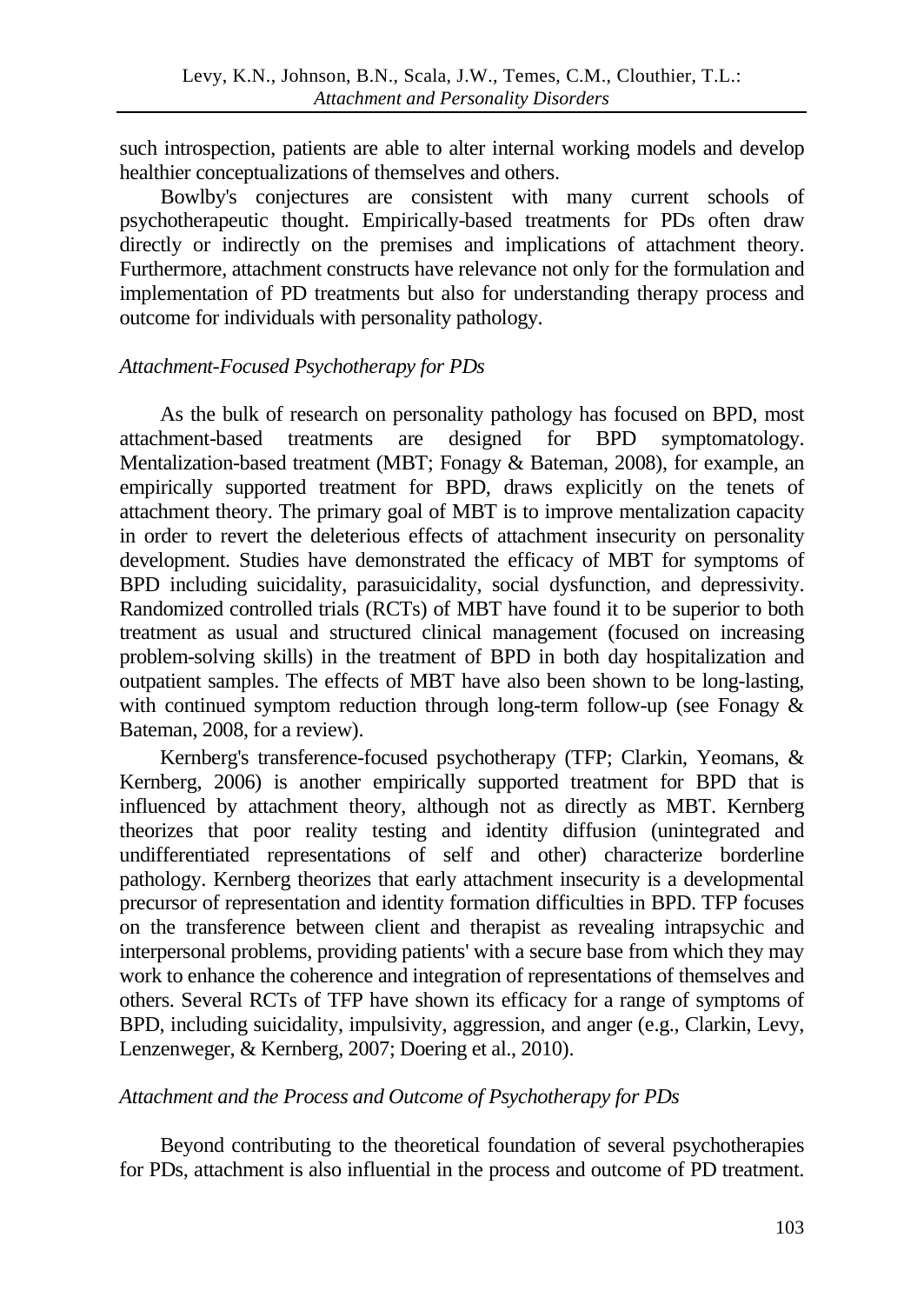Unsurprisingly, attachment security has been shown to predict positive treatment response for those with personality pathology (Meyer, Pilkonis, Proietti, Heape, & Egan, 2001; Strauss, Mestel, & Kirchmann, 2011). Nevertheless, given that the predominance of individuals with PDs experience attachment insecurity, it is important to understand how different attachment patterns predict differential treatment response in order to effectively predict outcome and tailor interventions to the needs of individual clients.

Clinical and theoretical writers suggest that anxiously attached individuals with PDs may present as highly engaged and interested in pursuing treatment (Levy  $\&$  Blatt, 1999). These theoretical assertions are supported by empirical studies indicating that attachment anxiety in personality-disordered individuals predicts the likelihood of seeking treatment for emotional distress, as well as reporting of such distress in therapy (Hoermann, Clarkin, Hull, & Fertuck, 2004; Vogel & Wei, 2005). However, while preoccupied individuals may be more likely than others to seek care and disclose distress, they do not show greater treatment compliance as might be expected (Riggs, Jacobvitz, & Hazen, 2002). Additionally, attachment anxiety is negatively associated with response to treatment even within attachment categories defined by high anxiety (i.e., preoccupied, fearful; Fonagy et al., 1996; Strauss et al., 2006).

By contrast, attachment avoidance is associated with decreased frequency of medical attention-seeking and lower levels of reported distress (Vogel & Wei, 2005). Dismissing individuals also show treatment noncompliance beyond those in other attachment classifications, including preoccupied attachment, as well as more negative ratings of the therapeutic alliance (Mallinckrodt, Porter, & Kivlighan, 2005). Interestingly, however, dismissing attachment early in treatment has been found to better predict positive treatment response than anxious attachment in a non-personality-disordered clinical sample (Fonagy et al., 1996). If these findings are replicated in individuals with PDs, they will provide important implications for understanding treatment trajectories for individuals with different attachment patterns.

## *Changes in Attachment Through Psychotherapy*

Promising findings regarding the ability to alter insecure internal working models come from recent studies examining changes in attachment through PD treatment. Levy and colleagues (2006) examined shifts in attachment status in 90 patients with BPD who were randomized to one year of TFP, dialectical behavior therapy, or a modified psychodynamic supportive psychotherapy. Of the 21 insecurely attached individuals who received TFP, six (28.6%) were reclassified as securely attached at the end of treatment, a change not observed in the other treatment conditions. This finding was replicated in another recent RCT of TFP (Buchheim, Hörz, Rentrop, Doering, & Fischer-Kern, 2012), providing further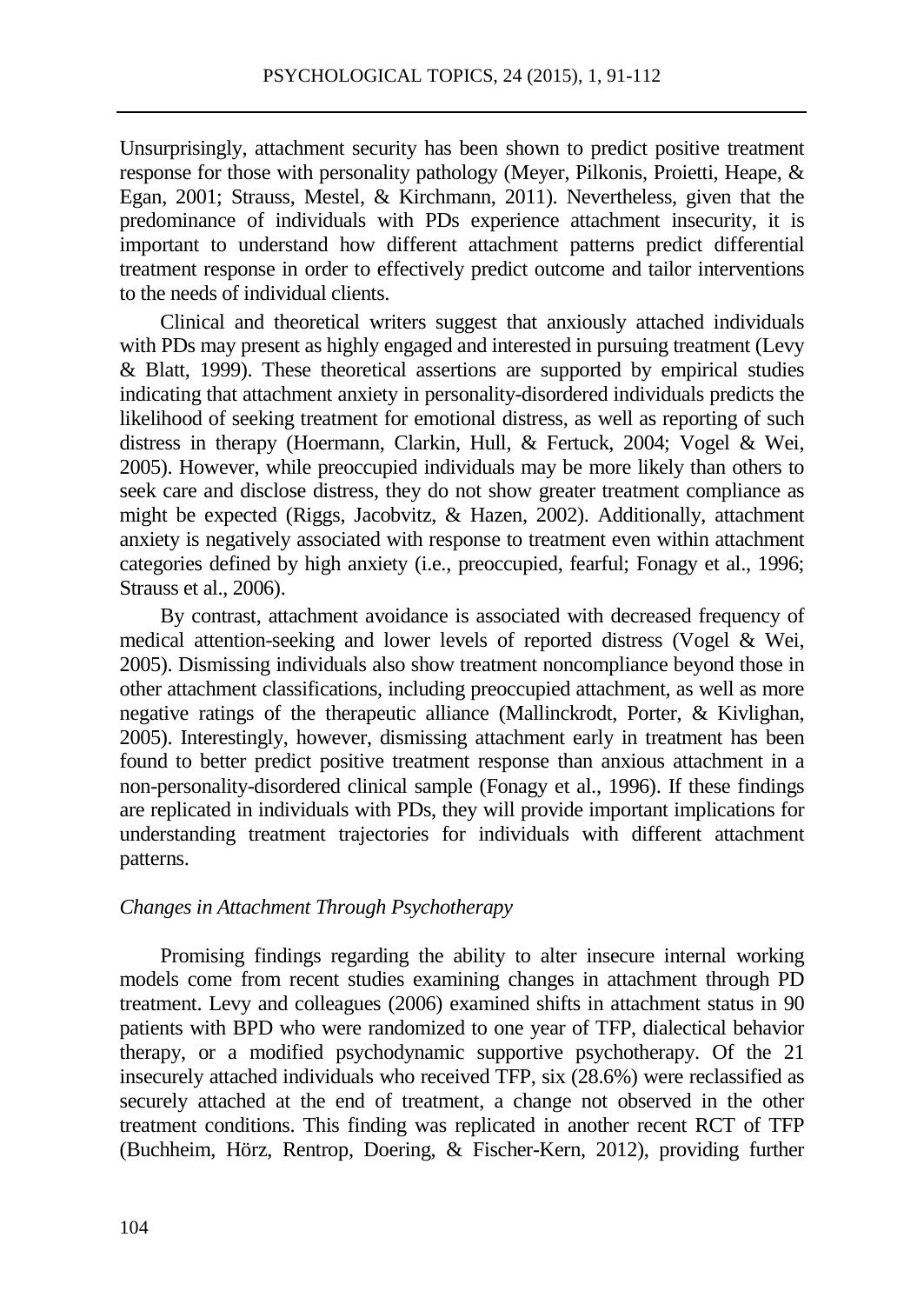support for the idea that treatment focused on the transference between the client and the therapist may be able to modify and improve underlying maladaptive attachment schemas associated with personality pathology.

Change in attachment styles has also been examined in women with BPD, AVPD, or both, who received short-term inpatient treatment. Strauss and colleagues (2011) found that while patients in all three conditions improved on measures of general and PD symptoms, there was no increase in attachment security observed in any group. In light of previous research (Buchheim et al., 2012; Levy et al., 2006), several explanations for these findings are possible: The emphasis of TFP on the transference in therapy may be key to improvements in attachment; attachment shifts may only occur during long-term therapeutic interventions; samples of individuals receiving inpatient care may include selection biases or other characteristic differences that confound the positive effects seen in outpatient psychotherapy on attachment styles. While PD treatment with TFP suggests the ability to impact insecure attachment, research must further elucidate what types of treatment are capable of effecting attachment change and which PDs are conducive to such change.

# *Summary and Conclusion*

Attachment theory provides an integrative, cogent, and empirically based framework for conceptualizing personality pathology that has both parsimony and breadth. Attachment theory is consistent with research from a breadth of scientific domains, including ethology, evolutionary biology, cognitive, developmental, and social psychology, and neuroscience (Fonagy et al., 2011; Levy, Beeney, & Temes, 2011). Within the realm of clinical psychology, attachment constructs are not only consistent with but provide important theoretical implications for the cognitive (McBride & Atkinson, 2009), behavioral (Sterkenburg, Janssen, & Schuengel, 2008), psychodynamic (Eagle & Wolitzky, 2009), and interpersonal traditions (Klerman, Weissman, Rounsaville, & Chevron, 1984). Given the importance of early attachment schemas in the development of psychopathology, the range of clinical orientations each incorporate components of attachment theory into conceptualizations of treatment (Eagle, 2006). Furthermore, the theoretical and empirical literatures have begun to outline developmental and etiological markers that may differentiate healthy from pathological personality trajectories. This scientific corpus may prove invaluable in understanding and eventually preventing the development of PDs, a worthwhile goal given the enormous human and public health cost of these disorders. Although much further research is needed, especially regarding the development and treatment of PDs other than BPD, attachment theory offers a valuable and promising approach for clinicians and researchers alike.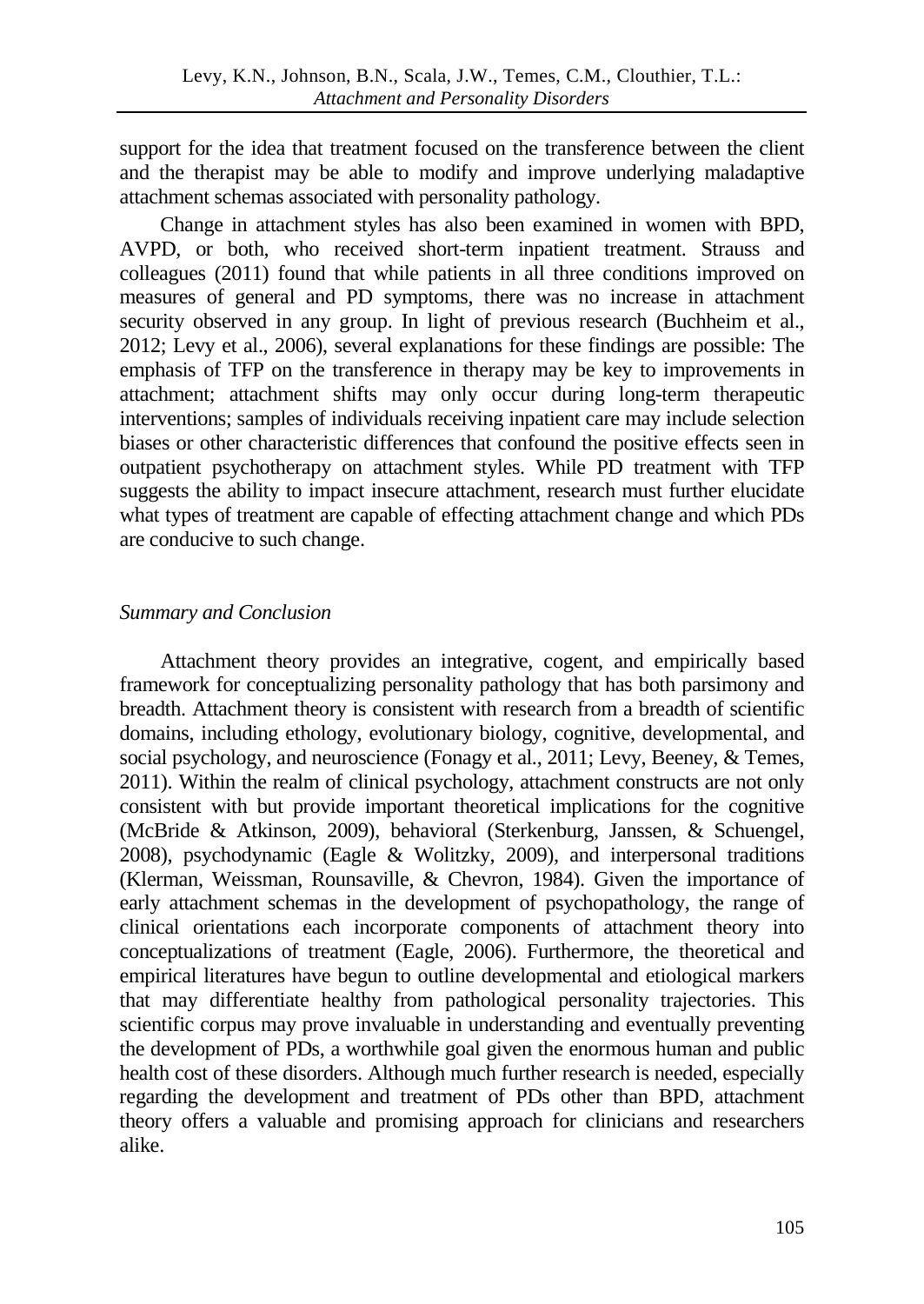## **References**

- Ainsworth, M., Blehar, M., Waters, E., & Wall, S. (1978). *Patterns of attachment: A psychological study of the Strange Situation.* Oxford: Erlbaum.
- Barone, L. (2003). Developmental protective and risk factors in borderline personality disorder: A study using the Adult Attachment Interview. *Attachment and Human Development, 5*(1), 64-77.
- Bartholomew, K., & Horowitz, L.M. (1991). Attachment styles among young adults: A test of a four-category model. *Journal of Personality and Social Psychology, 61*, 226-244.
- Bartz, J., Simeon, D., Hamilton, H., Kim, S., Crystal, S., Braun, A., ... Hollander, E. (2010). Oxytocin can hinder trust and cooperation in borderline personality disorder. Social cognitive and affective neuroscience. *Social Cognitive and Affective Neuroscience*, *6*(5), 556-563.
- Blatt, S.J., & Levy, K.N. (2003). Attachment theory, psychoanalysis, personality development, and psychopathology. *Psychoanalytic Inquiry, 23*(1), 102-150.
- Boldero, J.M., Hulbert, C.A., Bloom, L., Cooper, J., Gilbert, F., Mooney, J.L., & Salinger, J. (2009). Rejection sensitivity and negative self-beliefs as mediators of associations between the number of borderline personality disorder features and self-reported adult attachment. *Personality and Mental Health*, *3*(4), 248-262. doi:10.1002/pmh.93
- Bowlby, J. (1973). *Attachment and loss: Separation (Vol. 2).* New York: Basic Books.
- Bowlby, J. (1977). The making and breaking of affectional bonds: I. A etiology and psychopathology in the light of attachment theory. *British Journal of Psychiatry, 130*, 201-210.
- Buchheim, A., Heinrichs, M., George, C., Pokorny, D., Koops, E., Henningsen, P., & Gündel, H. (2009). Oxytocin enhances the experience of attachment security. *Psychoneuroendocrinology*, *34*(9), 1417-1422. doi:10.1016/j.psyneuen.2009.04.002
- Buchheim, A., Hörz, S., Rentrop, M., Doering, S., & Fischer-Kern, M. (2012, September). *Attachment status before and after one year of transference focused psychotherapy (TFP) versus therapy as usual (TAU) in patients with borderline personality disorder*. Paper presented at the 2<sup>nd</sup> Meeting of the International Congress on Borderline Personality Disorder and Allied Disorders, Amsterdam, The Netherlands.
- Canterberry, M., & Gillath, O. (2013). Neural evidence for a multifaceted model of attachment security. *International Journal of Psychophysiology, 88*(3), 232-240.
- Carlson, E.A., Egeland, B., & Sroufe, L.A. (2009). A prospective investigation of the development of borderline personality symptoms. *Development and Psychopathology 21*, 1311-1334.
- Clarkin, J.F., Levy, K.N., Lenzenweger, M.F., & Kernberg, O.F. (2007). A multiwave RCT: Evaluating three treatments for borderline personality disorder. *American Journal of Psychiatry, 164*(6), 922-928.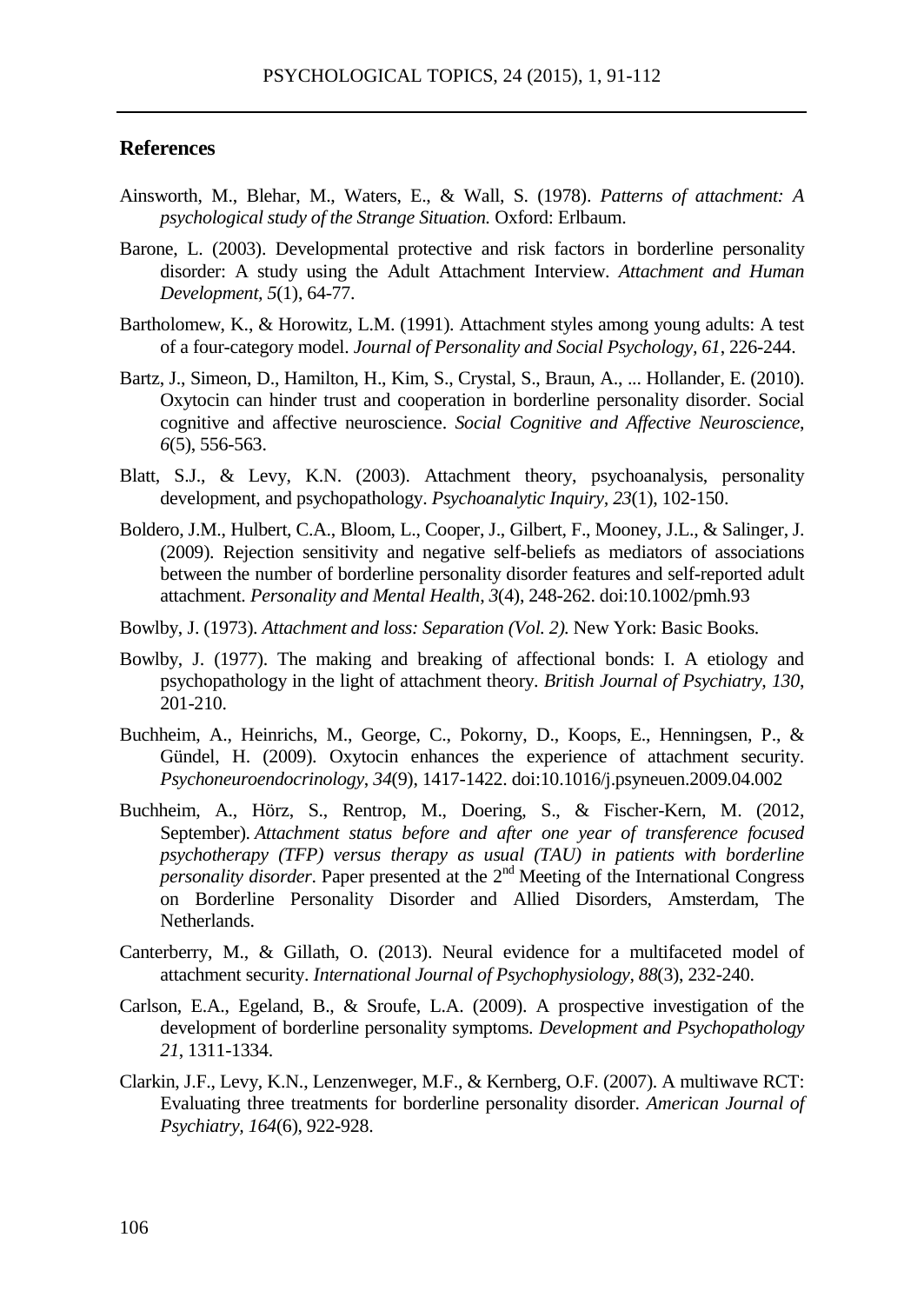- Clarkin, J.F., Yeomans, F., & Kernberg, O.F. (2006). *Psychotherapy for borderline personality disorder: Focusing on object relations*. Arlington, VA: American Psychiatric Publishing.
- Crandell, L.E., Patrick, M.P.H., & Hobson, R.P. (2003). "Still-face" interactions between mothers with borderline personality disorder and their 2-month-old infants*. British Journal of Psychiatry, 183,* 239-247.
- Crawford, T.N., Shaver, P.R., Cohen, P., Pilkonis, P.A., Gillath, O., & Kasen, S. (2006). Self-reported attachment, interpersonal aggression, and personality disorder in a prospective community sample of adolescents and adults. *Journal of Personality Disorders, 20*(4), 331-351.
- Critchfield, K.L., Levy, K.N., Clarkin, J.F., & Kernberg, O.F. (2008). The relational context of aggression in borderline personality disorder: Using adult attachment style to predict forms of hostility. *Journal of Clinical Psychology*, *64*(1), 67-82.
- Crowell, J.A., Fraley, R.C., & Shaver, P.R. (1999). Measurement of individual differences in adolescent and adult attachment. In J. Cassidy & P.R. Shaver (Eds.), *Handbook of attachment: Theory, research, and clinical applications* (pp. 434-465). New York, NY: Guilford Press.
- Daley, S.E., Hammen, C., Davila, J., & Burge, D. (1998). Axis II symptomatology, depression, and life stress during the transition from adolescence to adulthood. *Journal of Consulting and Clinical Psychology*, *66*(4), 595-603. Retrieved from http://www.ncbi.nlm.nih.gov/pubmed/9735575
- Diamond, L.M., Hicks, A.M., & Otter-Henderson, K. (2006). Physiological evidence for repressive coping among avoidantly attached adults. *Journal of Social and Personal Relationships*, *23*(2), 205-229.
- Diamond, D., Levy, K.N., Clarkin, J.F., Fischer-Kern, M., Cain, N.M., Doering, S., ... Buchheim, A. (2014). Attachment and mentalization in female patients with comorbid narcissistic and borderline personality disorder. *Personality Disorders: Theory, Research, and Treatment*, *5*(4), 428-433. doi:10.1037/per0000065
- Doering, S., Hörz, S., Rentrop, M., Fischer-Kern, M., Schuster, P., Bernecke, C., … Buchheim, P. (2010). Transference-focused psychotherapy v. treatment by community psychotherapists for borderline personality disorder: Randomised controlled trial. *British Journal of Psychiatry, 196*(5), 389-395.
- Domes, G., Heinrichs, M., Michel, A., Berger, C., & Herpertz, S.C. (2007). Oxytocin improves "mind-reading" in humans. *Biological Psychiatry*, *61*(6), 731-733.
- Dozier, M., & Kobak, R.R. (1992). Psychophysiology in attachment interviews: Converging evidence for deactivating strategies. *Child Development*, *63*(6), 1473-1480.
- Eagle, M.N. (2006). Attachment, psychotherapy and assessment: A commentary. *Journal of Consulting and Clinical Psychology, 74,* 1086-1097.
- Eagle, M.N., & Wolitzky, D.L. (2009). Adult psychotherapy from the perspectives of attachment theory and psychoanalysis. In J.H. Obegi & E. Berant (Eds), *Attachment theory and research in clinical work with adults* (pp. 351-378). New York, NY: Guilford Press.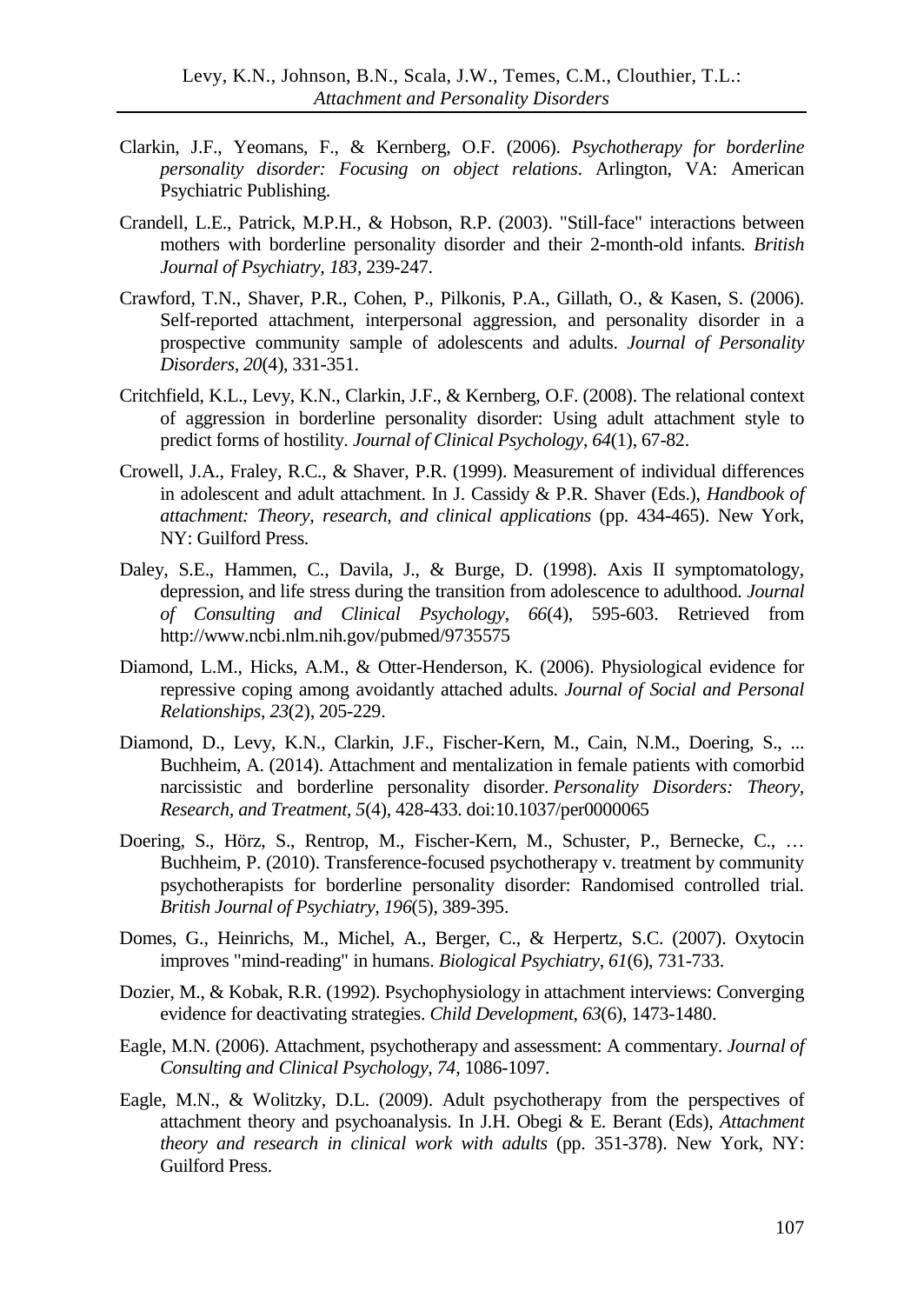- Ehrenthal, J.C., Irgang, M., & Schauenburg, H. (in press). Insecure attachment and the breakdown of regulatory defenses under high life stress: Psychophysiological evidence. *Journal of Social and Clinical Psychology*, 1-35.
- Fan, Y., Wonnegerger, C., Enzi, B., de Greck, M., Ulrich, C., Tempelmann, C., … Northoff, G. (2011). The narcissistic self and its psychological and neural correlates: An exploratory fMRI study. *Psychological Medicine, 41*(8), 1641-1650.
- Fonagy, P. (1999). Psychoanalysis and attachment theory. In J. Cassidy & P.R. Shaver (Eds.), *Handbook of attachment: Theory, research, and clinical applications* (pp. 595- 624). New York, NY: Guilford.
- Fonagy, P., & Bateman, A.W. (2008). The development of borderline personality disorder A mentalizing model. *Journal of Personality Disorders, 22*(1), 4-21.
- Fonagy, P., Leigh, T., Steele, M., Steele, H., Kennedy, R., Mattoon, G., … Gerber, A. (1996). The relation of attachment status, psychiatric classification, and response to psychotherapy. *Journal of Consulting and Clinical Psychology*, *64*(1), 22-31. doi:10.1037/0022-006X.64.1.22
- Fonagy, P., Luyten, P., & Strathearn, L. (2011). Borderline personality disorder, mentalization, and the neurobiology of attachment. *Infant Mental Health Journal, 32*(1), 47-69.
- Fonagy, P., & Target, M. (2000). Mentalization and personality disorder in children: A current perspective from the Anna Freud Centre. In T. Lubbe (Ed.), *The borderline psychotic child: A selective integration* (pp. 69-89). Philadelphia, PA, US: Taylor & Francis.
- Fraley, R.C. (2002). Attachment stability from infancy to adulthood: Meta-analysis and dynamic modeling of developmental mechanisms. *Personality and Social Psychology Review, 6,* 123-151.
- George, C., Kaplan, N., & Main, M. (1985). *The adult attachment interview*. Unpublished manuscript, University of California at Berkeley.
- Gillath, O., Bunge, S.A., Shaver, P.R., Wendelken, C., & Mikulincer, M. (2005). Attachment-style differences in the ability to suppress negative thoughts: Exploring the neural correlates. *NeuroImage, 28*(4), 835-847.
- Grossmann, K.E., Grossmann, K., & Waters, E. (2005). *Attachment from infancy to adulthood: The major longitudinal studies*. New York: Guilford Press.
- Gusella, J.L., Muir, D., & Tronick, E.A. (1988). The effect of manipulating maternal behavior during an interaction on three- and six-month-olds' affect and attention. *Child Development*, *59*(4), 1111-1124. doi:10.2307/1130278
- Hazlett, E.A., Zhang, J., New, A.S., Zelmanova, Y., Goldstein, K.E., Haznedar, M.M., … Chu, K.W. (2012). Potentiated amygdala response to repeated emotional pictures in borderline personality disorder. *Biological Psychiatry, 72*(6), 448-456.
- Heinrichs, M., & Domes, G. (2008). Neuropeptides and social behaviour: Effects of oxytocin and vasopressin in humans. *Progress in Brain Research*, *170*(8), 337-350.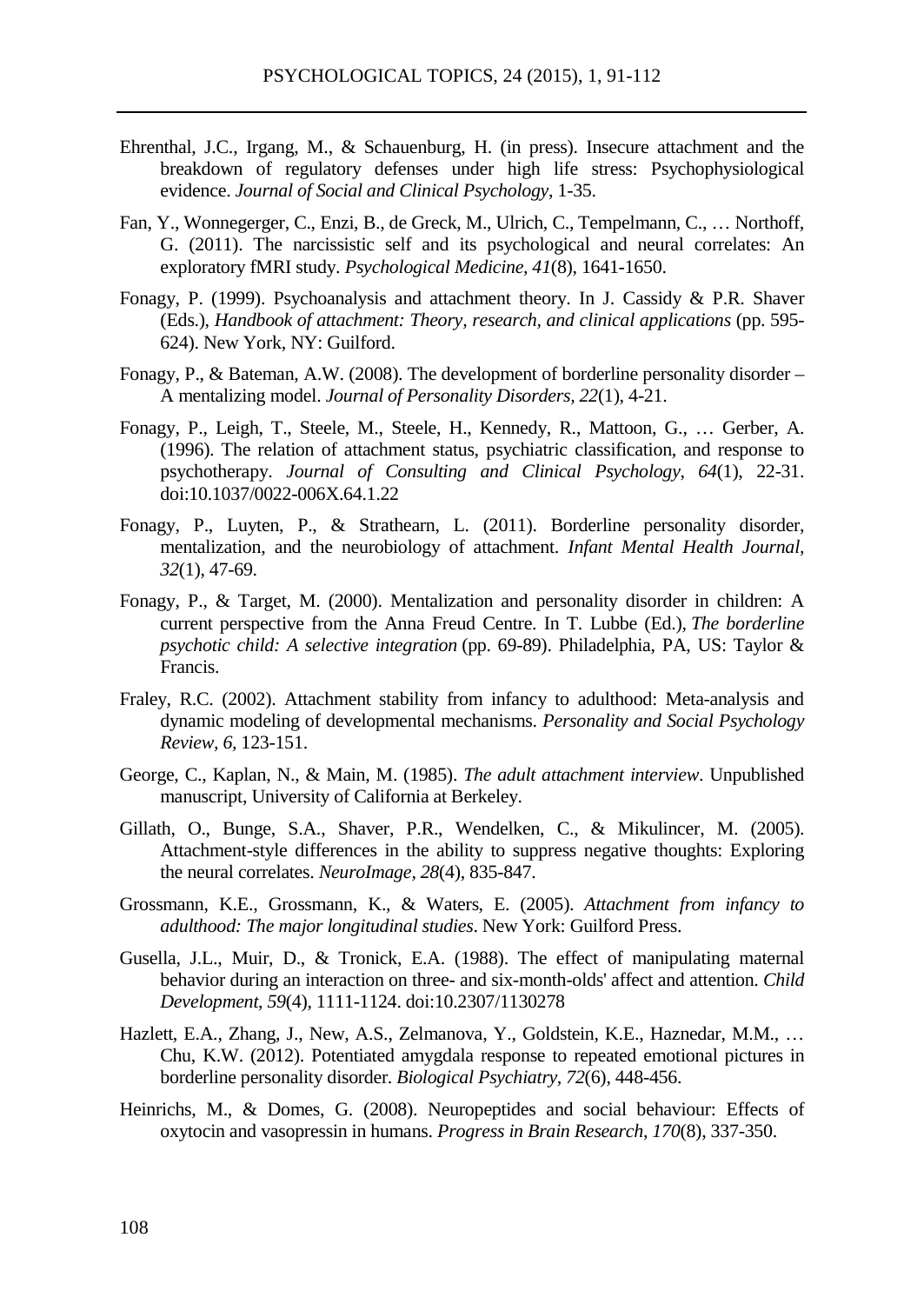- Hobson, P.R., Patrick, M. Crandell, L., Garcia-Perez, R., & Lee, A. (2005). Personal relatedness and attachment in infants of mothers with borderline personality disorder. *Development and Psychopathology, 17,* 329-347.
- Hoermann, S., Clarkin, J.F., Hull, J., & Fertuck, E.A. (2004). Attachment dimensions as predictors of medical hospitalizations in individuals with DSM IV cluster B personality disorders. *Journal of Personality Disorders*, *18*(6), 595-603. doi:10.1521/pedi.18.6.595.54791
- Klerman, G.L., Weissman, M.M., Rounsaville, B.J., & Chevron, E.S. (1984). *Interpersonal psychotherapy of depression.* New York: Basic Books.
- Kobak, R., Zajac, K., & Smith, C. (2009). Adolescent attachment and trajectories of hostileimpulsive behavior: Implications for the development of personality disorders. *Development and Psychopathology, 21*, 839-851.
- Kochanska, G., Philibert, R.A., & Barry, R.A. (2009). Interplay of genes and early motherchild relationship in the development of self-regulation from toddler to preschool age. *Journal of Child Psychology and Psychiatry, 50*, 1331-1338.
- Koenigsberg, H.W., Fan, J., Ochsner, K.N., Liu, X., Guise, K., Pizzarello, S., … Siever, L.J. (2010). Neural correlates of using distancing to regulate emotional responses to social situations. *Neuropsychologia, 48*(6), 1813-1822.
- Kosfeld, M., Heinrichs, M., Zak, P.J., Fischbacher, U., & Fehr, E. (2005). Oxytocin increases trust in humans. *Nature*, *435*(7042), 673-676.
- Levy, K.N. (2005). The implications of attachment theory and research for understanding borderline personality disorder. *Development and Psychopathology, 17*(4), 959-986.
- Levy, K.N., Beeney, J.E., & Temes, C.M. (2011). Attachment and its vicissitudes in borderline personality disorders. *Current Psychiatry Reports, 13*(1), 50-59.
- Levy, K.N., & Blatt, S.J. (1999). Attachment theory and psychoanalysis: Further differentiation within insecure attachment patterns. *Psychoanalytic Inquiry, 19*(4), 541-575.
- Levy, K.N., Meehan, K.B., Kelly, K.M., Reynoso, J., Clarkin, J.F., & Kernberg, O.F. (2006). Change in attachment patterns and reflective function in a randomized control trial of transference-focused psychotherapy for borderline personality disorder. *Journal of Consulting & Clinical Psychology, 74*(6), 1027-1040.
- Levy, K.N., Meehan, K.B., Weber, M., Reynoso, J., & Clarkin, J.F. (2005). Attachment and borderline personality disorder: Implications for psychotherapy. *Psychopathology*, *38*(2), 64-74.
- Macfie, J., & Swan, S.A. (2009). Representations of the caregiver-child relationship and of the self, and emotion regulation in the narratives of young children whose mothers have borderline personality disorder. *Development and Psychopathology, 21*, 993- 1011.
- Main, M., & Solomon, J. (1986). Discovery of a new, insecure-disorganized-disoriented attachment pattern. In T.B. Brazelton & M. Yogman (Eds.), *Affective development in infancy* (pp. 95-124). Norwood, NJ: Ablex.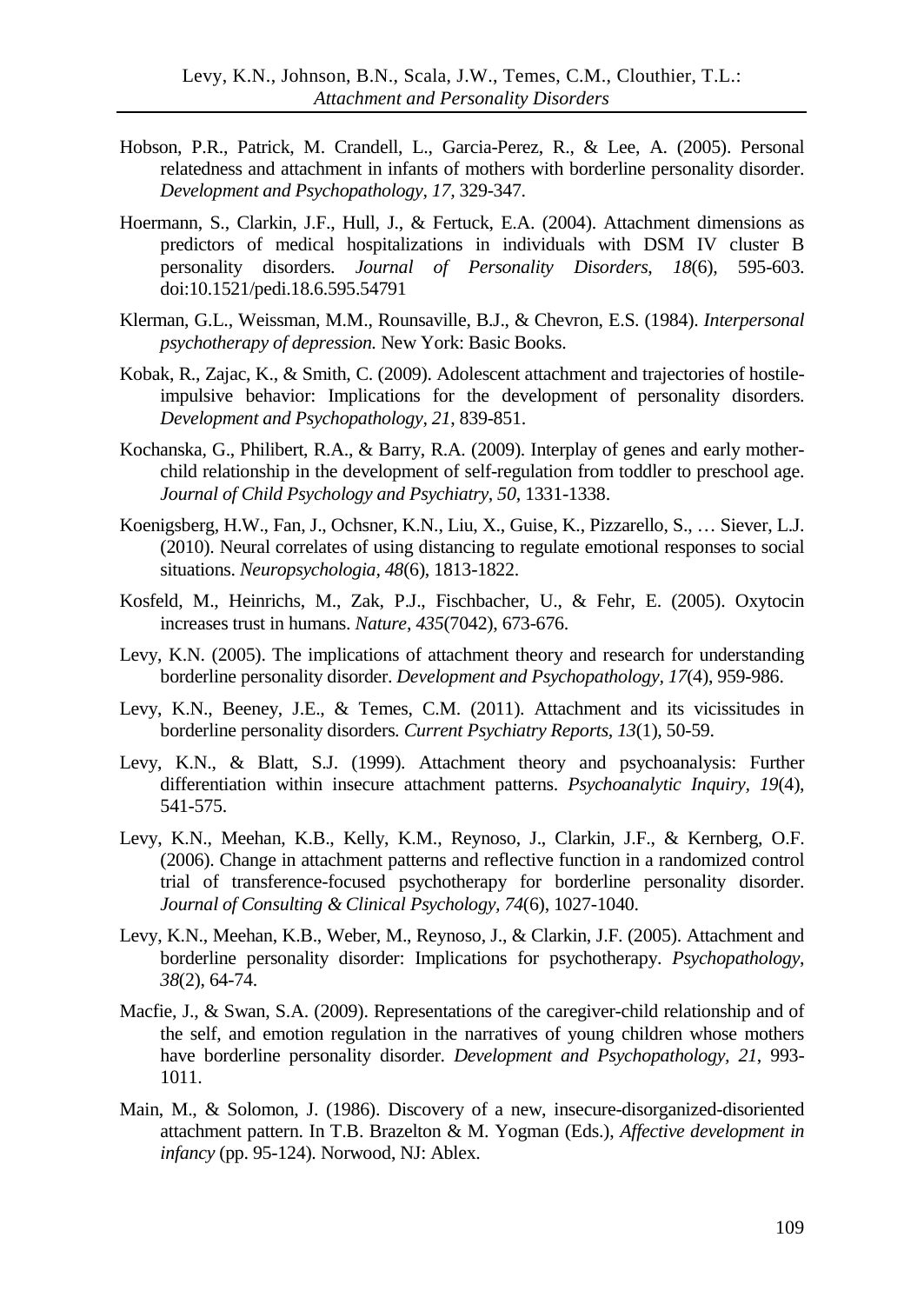- Main, M., & Solomon, J. (1990). Procedures for identifying infants as disorganized/ disoriented during the Ainsworth Strange Situation. In M.T. Greenberg, D. Cicchetti, & E. Cummings (Eds.), *Attachment in the preschool years: Theory, research, and intervention* (pp. 121-160). Chicago, IL: University of Chicago Press.
- Mallinckrodt, B., Porter, M.J, & Kivlighan, D.M. (2005). Client attachment to therapist, depth of in-session exploration, and object relations in brief psychotherapy. *Psychotherapy: Theory, Research, Practice, Training, 42*, 85-100.
- McBride, C., & Atkinson, L. (2009). Attachment theory and cognitive-behavioral therapy. In. J.H. Obegi & E. Berant (Eds), *Attachment theory and research in clinical work with adults* (pp. 434-458). New York, NY: Guilford Press.
- Meyer, B., Pilkonis, P.A., & Beevers, C G. (2004). What's in a (neutral) face? Personality disorders, attachment styles, and the appraisal of ambiguous social cues. *Journal of Personality Disorders*, *18*(4), 320-336.
- Meyer, B., Pilkonis, P.A., Proietti, J.M., Heape, C.L., & Egan, M. (2001). Attachment styles and personality disorders as predictors of symptom course. *Journal of Personality Disorders*, *15*(5), 371-389. doi:10.1521/pedi.15.5.371.19200
- Mikulincer, M., & Shaver, P.R. (2007). *Attachment in adulthood: Structure, dynamics, and change.* New York: Guilford Press.
- Morse, J.Q., Hill, J., Pilkonis, P.A., Yaggi, K., Stepp, S., Reed, L.I., & Feske, U. (2009). Anger, preoccupied attachment, and domain disorganization in borderline personality disorder. *Journal of Personality Disorders*, *23*(3), 240-257.
- New, A.S., Perez-Rodriguez, M., & Ripoll, L.H. (2012). Neuroimaging and borderline personality disorder. *Psychiatric Annals*, *42*(2), 65-71. doi:10.3928/00485713- 20120124-07
- Newman, L.K., Stevenson, C.S., Bergman, L.R., & Boyce, P. (2007). Borderline personality disorder, mother-infant interaction and parenting perceptions: Preliminary findings. *Australian and New Zealand Journal of Psychiatry, 41*, 598-605.
- Riggs, S.A., Jacobvitz, D., & Hazen, N. (2002). Adult attachment and history of psychotherapy in a normative sample. *Psychotherapy: Theory, Research, Practice, Training, 39*(4), 344-353.
- Rom, E., & Mikulincer, M. (2003). Attachment theory and group processes: The association between attachment style and group-related representations, goals, memories, and functioning. *Journal of Personality and Social Psychology, 84,* 1220-1235.
- Rosenstein, D.S., & Horowitz, H.A. (1996). Adolescent attachment and psychopathology. *Journal of Consulting and Clinical Psychology, 64*(2), 244-253.
- Schulze, L., Dziobek, I., Vater, A., Heekeren, H.R., Bajbouj, M., Renneberg, B., … Roepke, S. (2013). Gray matter abnormalities in patients with narcissistic personality disorder. *Journal of Psychiatric Research, 47*(10), 1363-1369.
- Scott, L., Levy, K.N., & Pincus, A.L. (2009). Adult attachment, personality traits, and borderline personality disorder features in young adults. *Journal of Personality Disorders, 23*(3), 258-290.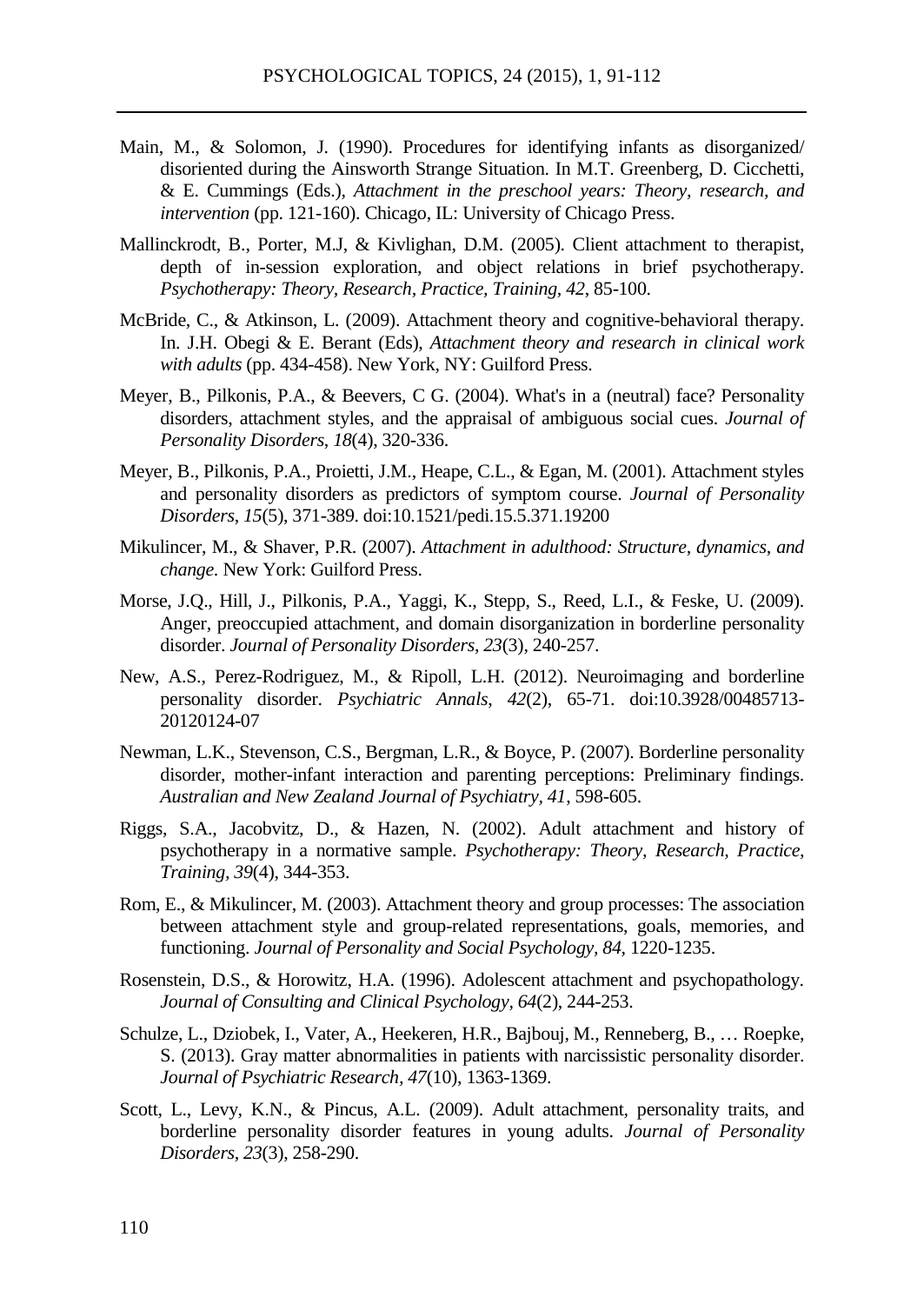- Shaver, P.R., Belsky, J., & Brennan, K. (2000). The adult attachment interview and selfreports of romantic attachment: Associations across domains & methods. *Personal Relationships, 7*, 25-43.
- Silbersweig, D.A., Clarkin, J.F., Goldstein, M., Kernberg, O.F., Tuescher, O., Levy, K.N., … Stern, E. (2007). Failure of frontolimbic inhibitory function in the context of negative emotion in borderline personality disorder. *American Journal of Psychiatry, 164*(12), 1832-1841.
- Simeon, D., Bartz, J.A., Hamilton, H., Crystal, S., Braun, A., Ketay, S., & Hollander, E. (2011). Oxytocin administration attenuates stress reactivity in borderline personality disorder: A pilot study. *Psychoneuroendocrinology*, *36*(9), 1418-1421.
- Sroufe, L.A., & Waters, E. (1977). Heart rate as a convergent measure in clinical and developmental research. *Merill-Palmer Quarterly*, *23*(1), 3-27.
- Sterkenburg, P.S., Janssen, C.G.C., & Schuengel, C. (2008). The effect of an attachmentbased behavior therapy for children with visual and severe intellectual disabilities. *Journal of Applied Research in Intellectual Disabilities, 21*(2), 126-135.
- Strauss, B.M., Kirchmann, H., Eckert, J., Lobo-Drost, A., Marquet, A., Papenhausen, R., ... Höger, D. (2006). Attachment characteristics and treatment outcome following inpatient psychotherapy: Results of a multisite study. *Psychotherapy Research, 16*(5), 579-594.
- Strauss, B.M., Mestel, R., & Kirchmann, H.A. (2011). Changes of attachment status among women with personality disorders undergoing inpatient treatment. *Counseling and Psychotherapy Research, 11*(4), 275-283.
- Theodoridou, A., Rowe, A.C., Penton-Voak, I.S., & Rogers, P.J. (2009). Oxytocin and social perception: Oxytocin increases perceived facial trustworthiness and attractiveness. *Hormones and Behavior*, *56*(1), 128-132.
- Van Emmichoven, I.A., Van IJzendoorn, M.H., De Ruiter, C., & Brosschot, J.F. (2003). Selective processing of threatening information: Effects of attachment representation and anxiety disorder on attention and memory. *Development and Psychopathology, 15,* 219-237.
- Van IJzendoorn, M.H. (1995). Adult attachment representations, parental responsiveness, and infant attachment: A meta-analysis on the predictive validity of the Adult Attachment Interview. *Psychological Bulletin*, *117*(3), 387-403. doi:10.1037/0033- 2909.117.3.387
- Vogel, D.L., & Wei, M. (2005). Adult attachment and help-seeking intent: The mediating roles of psychological distress and perceived social support. *Journal of Counseling Psychology, 52*, 347-357.
- Vrtička, P., Andersson, F., Grandjean, D., Sander, D., & Vuilleumier, P. (2008). Individual attachment style modulates human amygdala and striatum activation during social appraisal. *PLoS One*, *3*(8), e2868.
- Zanarini, M.C., Frankenburg, F.R., Dubo, E.D., Sickel, M.A., Trikha, A., Levin, A., & Reynolds, V. (1998). Axis I comorbidity of borderline personality disorder. *American Journal of Psychiatry, 152,* 1733-1739.